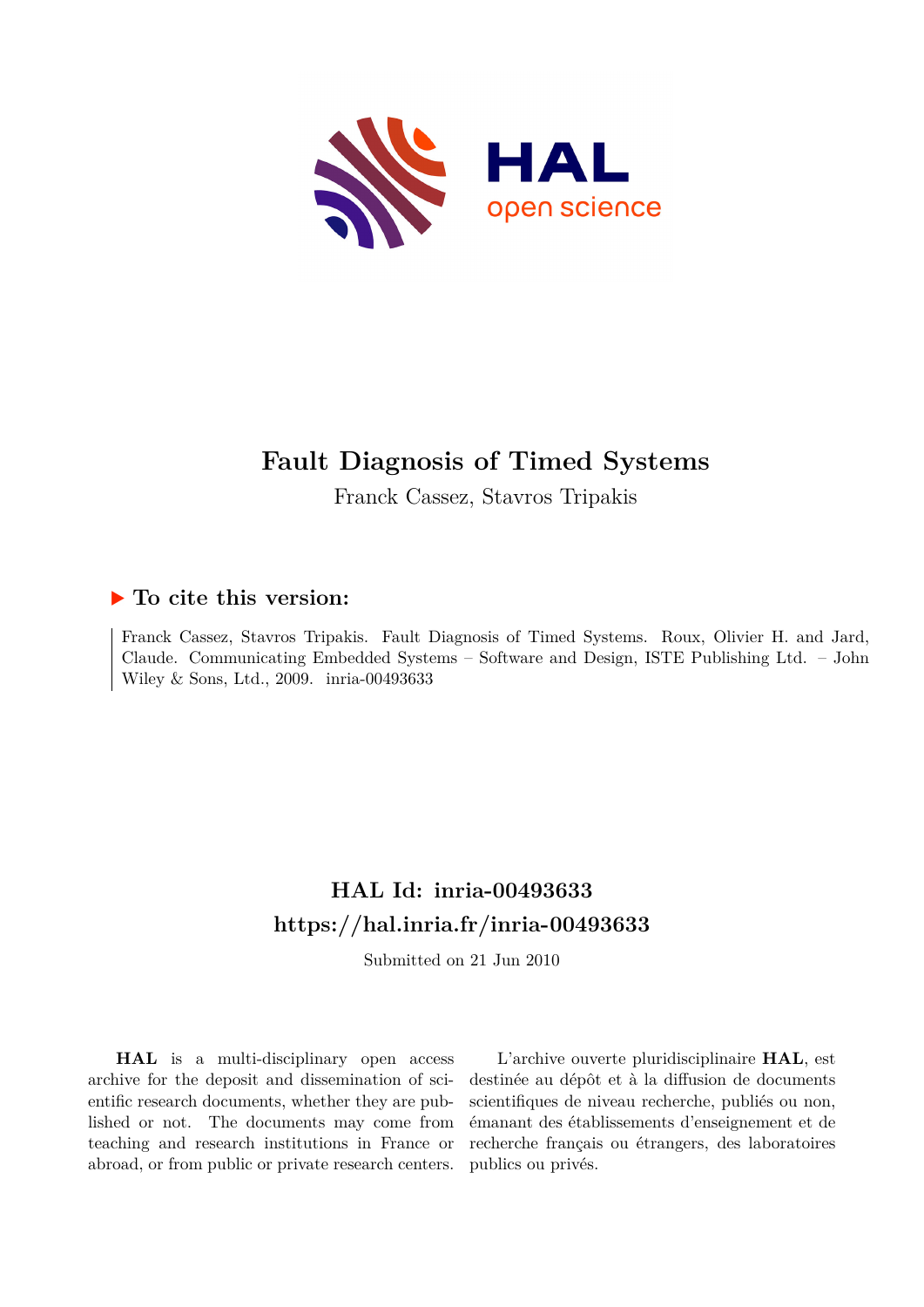# Chapter 4

# Fault Diagnosis of Timed Systems

In this Chapter, we review the main results pertaining to the problem of fault diagnosis of timed automata. Timed automata are introduced in Chapter 1 and Chapter 2 in this book, and the reader not familiar with this model is invited to read them first.

# **4.1. Introduction**

Many computerized systems (sometimes embedded) supervise/control devices or appliances the failure of which can be life-threatening (airplanes, railways, nuclear plants, medical devices, . . . ) or extremely expensive (Ariane 5 rocket, telephone networks,  $\dots$ ).

For more than two decades, researchers have tried to develop tools and algorithms to increase the dependability of computerized systems. All the verification techniques can be gathered under the generic name of *formal methods*, the most famous and successful one being certainly *model checking* [SCH 99], which consists in building a mathematical model of a system  $S$ , and then check that it satisfies a given property φ. It is sometimes even possible to *synthesize* a *controller* C (Cf. Chapter 3) for S, in order to ensure that the controlled system  $C(S)$  satisfies a property  $\phi$ .

The model checking and controller synthesis techniques assume that we can build a complete model of the system (and the controller), and everything is observable (controller synthesis under partial observation can also be solved for some particular properties for timed automata.) Also it might be that no controller exists or it is not possible to compute one, to ensure that a system  $C(S)$  satisfies a property  $\phi$ .

Chapter written by Franck CASSEZ and Stavros TRIPAKIS.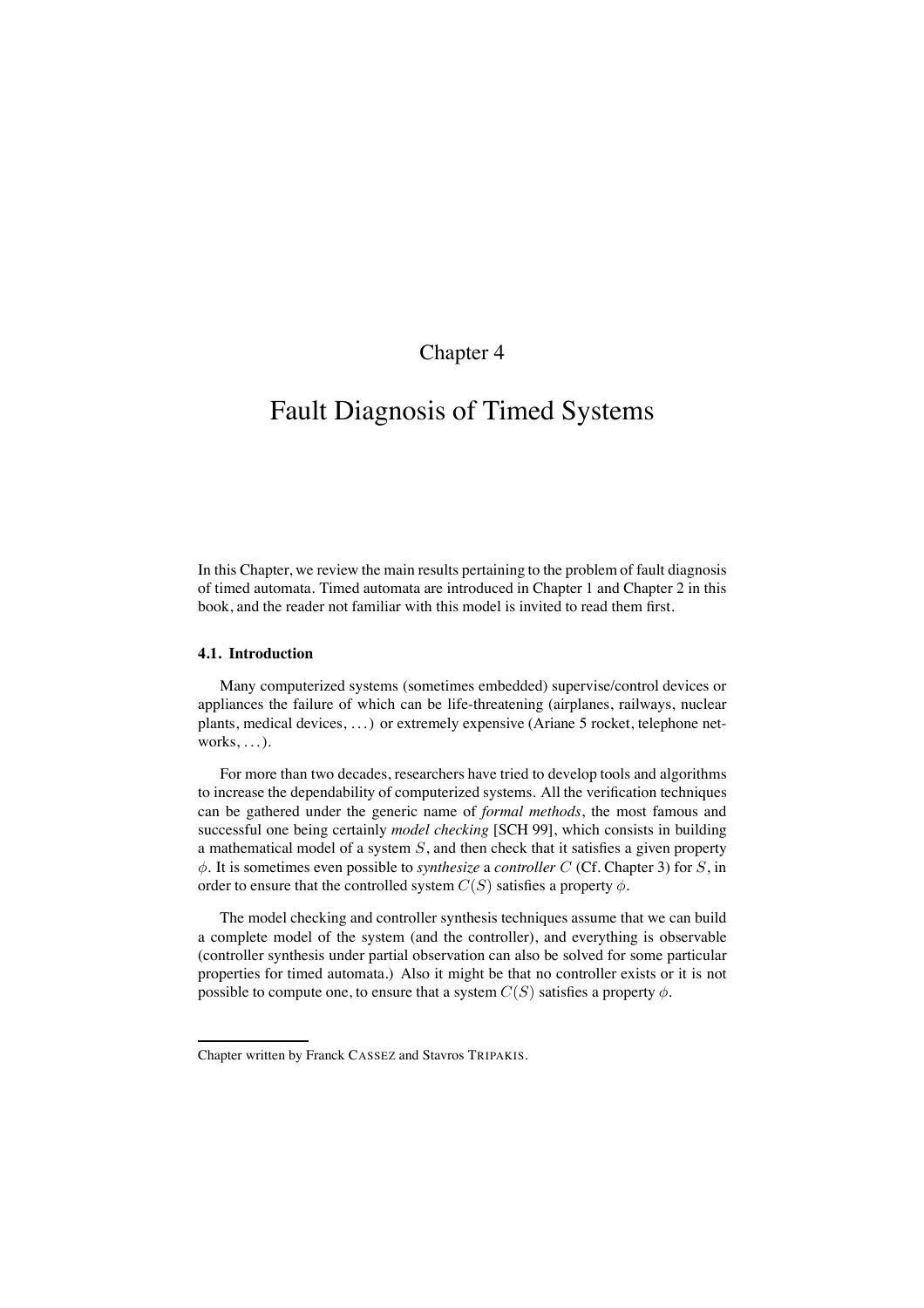Still we might be able to detect when property  $\phi$  is violated. An alternative approach to verification is thus to try and detect erroneous or *faulty* behaviours, and in case a fault occurs, to trigger a fault handler (shut down the system, restart from a particular state, . . . ).

The notion of *fault diagnosis* for discrete event systems (DES) was formalized in the mid 90's in [SAM 95, SAM 96]. The two previous papers introduced the formal definitions of fault diagnosis for DES and have been followed by numerous papers on the subject. The framework of fault diagnosis for DES is the following:

– we assume that a formal model  $S$  of the system to monitor is available. The *faults* are specified in S by special events  $f_1, \ldots, f_n$ . Thus we have a formal model of S with the faults, but the faults cannot be observed at runtime (sensors can only observe a subset of the events of the system, and faults are not observable); formally the events in  $S$  are partionned into a set of observable events and a set of unobservable events (which includes  $f_1, \ldots, f_n$ ).

– fault diagnosis consists in detecting faulty behaviours —which are behaviours in which a fault event occurs— by observing only the observable events (and of course assuming we have a complete knowledge of the formal model of S). A fault should be detected in a bounded amount of time after it occurred and the bounded fault diagnosis problem asks the following: "Is it possible to detect a fault  $f_i$  within a maximum of  $\Delta$ time units after it occurred?". For DES, one time unit corresponds to firing a discrete transition.

When timing constraints are part of the system description,  $S$  can be modelled as a timed automaton [ALU 94a]. The fault diagnosis problem for timed automata has been introduced in [TRI 02] and further studied in [BOU 05]. Some open problems still remain and are listed in Section 4.6.

In Section 4.2, we briefly recall the basic notions of timed languages and timed automata. For a detailed introduction to these concepts we refer the reader to Chapter 1 and Chapter 2 in this book.

In Section 4.3, we define the notion of *diagnoser* which is an observer the purpose of which is to detect faults. We also introduce the fault diagnosis problems studied in the following sections, together with a necessary and sufficient condition for *diagnosability*.

Section 4.4 is devoted to fault diagnosis of DES. The algorithms presented in this section are extended to timed automata in Section 4.5.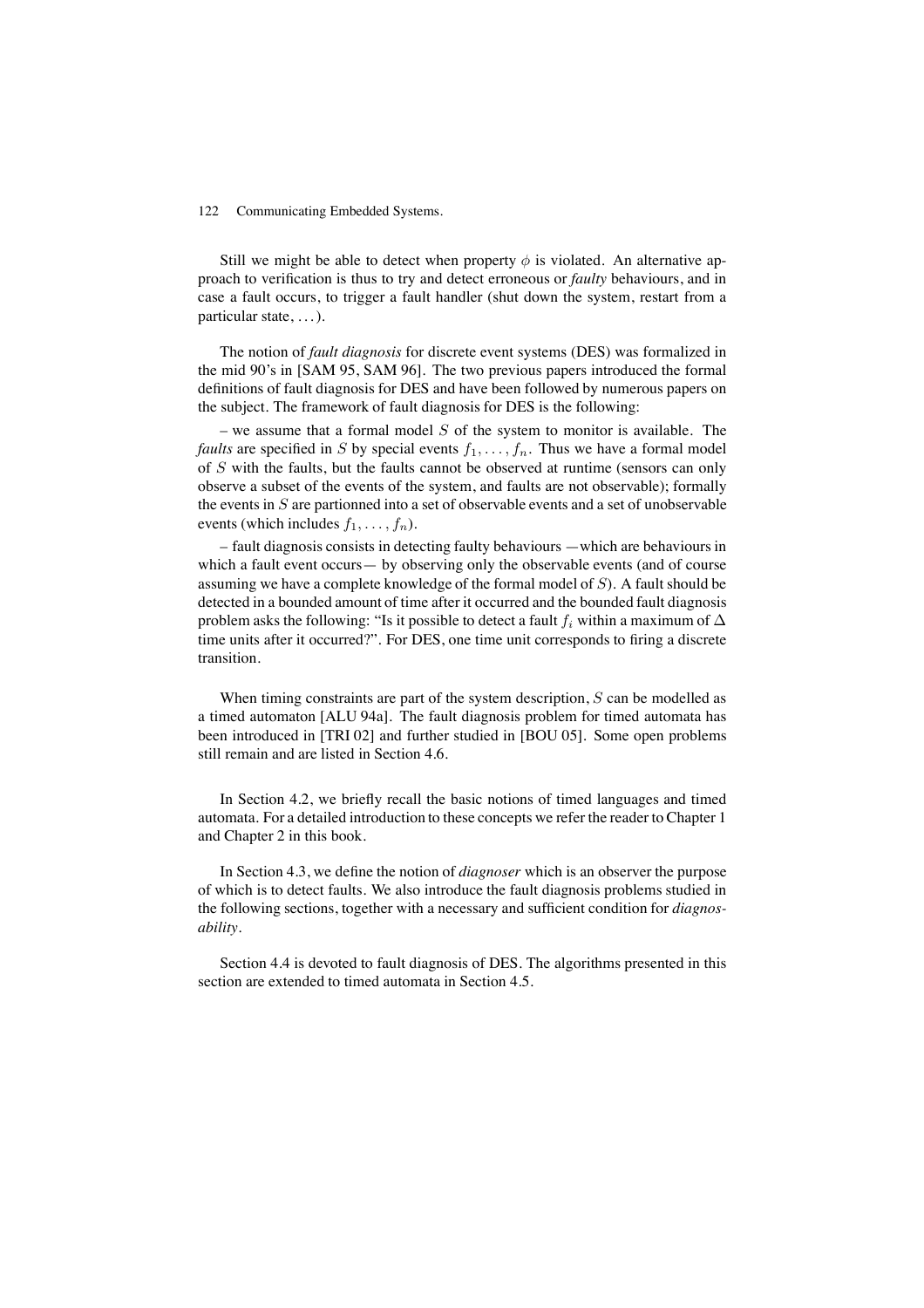# **4.2. Notations**

 $\mathbb{B} = \{\top, \bot\}$  is the set of boolean values, N the set of natural numbers, Z the set of integers and  $\mathbb Q$  the set of rational numbers.  $\mathbb R$  is the set of real numbers and  $\mathbb R_{\geq 0}$  is the set of non-negative real numbers. Let X be a finite set of variables called *clocks*. A *clock valuation* is a mapping  $v : X \to \mathbb{R}_{\geq 0}$ .  $\mathbb{R}_{\geq 0}^X$  is the set of clock valuations over X. We write  $\mathbf{0}_X$  for the *zero* valuation where all the clocks in X are set to 0 (we use 0 when X is clear from the context). Given  $\delta \in \mathbb{R}$ ,  $v + \delta$  denotes the valuation defined by  $(v + \delta)(x) = v(x) + \delta$ . We let  $C(X)$  be the set of *convex constraints* on X, i.e, the set of conjunctions of constraints of the form  $x \bowtie c$  with  $c \in \mathbb{Z}$  and  $\bowtie \in \{\leq, <, =, >, \geq\}$ . Given a constraint  $g \in \mathcal{C}(X)$  and a valuation v, we write  $v \models g$ if g is satisfied by the valuation v. Given a set  $R \subseteq X$  and a valuation v of the clocks in X,  $v[R]$  is the valuation defined by  $v[R](x) = v(x)$  if  $x \notin R$  and  $v[R](x) = 0$ otherwise.

# **4.2.1.** *Timed Words and Timed Languages*

Let  $\Sigma$  be a finite alphabet. The set of finite (resp. infinite) words over  $\Sigma$  is  $\Sigma^*$ (resp.  $\Sigma^{\omega}$ ) and we let  $\Sigma^{\infty} = \Sigma^* \cup \Sigma^{\omega}$ . A *language* L is any subset of  $\Sigma^{\infty}$ . A finite (resp. infinite) *timed word* over  $\Sigma$  is a word in  $(\mathbb{R}_{>0}.\Sigma)^* \cdot \mathbb{R}_{>0}$  (resp.  $(\mathbb{R}_{>0}.\Sigma)^{\omega}$ ). In this chapter we write timed words as  $0.4 a 1.0 b 2.7 c \cdots$  where the real values are the durations elapsed between two letters: thus  $c$  occurs at global time 4.1. We let *Duration* $(w)$  be the duration of a timed word w which is defined to be the sum of the durations (in  $\mathbb{R}_{>0}$ ) which appear in w; if this sum is infinite, the duration is  $\infty$ . Note that the duration of an infinite word can be finite, and such words which contain an infinite number of letters, are called *Zeno* words. We let *Unt*(w) be the *untimed* version of  $w$  obtained by erasing all the durations in  $w$ . An example of untiming is *Unt*(0.4 *a* 1.0 *b* 2.7 *c*) = *abc*.

 $TW^*(\Sigma)$  is the set of finite timed words over  $\Sigma$ ,  $TW^{\omega}(\Sigma)$ , the set of infinite timed words and  $TW^{\infty}(\Sigma) = TW^*(\Sigma) \cup TW^{\omega}(\Sigma)$ . A *timed language* is any subset of  $TW^{\infty}(\Sigma)$ .

Let  $\pi_{\sqrt{\Sigma'}}$  be the projection of timed words of  $TW^{\infty}(\Sigma)$  over timed words of *TW*<sup>∞</sup>(Σ'). When projecting a timed word w on a sub-alphabet  $\Sigma' \subseteq \Sigma$ , the durations elapsed between two events are set accordingly: for instance  $\pi_{/\{a,c\}}(0.4 \, a \, 1.0 \, b \, 2.7 \, c)$  $0.4$   $a$   $3.7$   $c$  (note that projection erases some letters but updates the time elapsed between two letters). Given a timed language L, we let  $Unt(L) = \{Unt(w) | w \in L\}$ . Given  $\Sigma' \subseteq \Sigma$ ,  $\pi_{\Sigma'}(L) = {\pi_{\Sigma'}(w) \mid w \in L}.$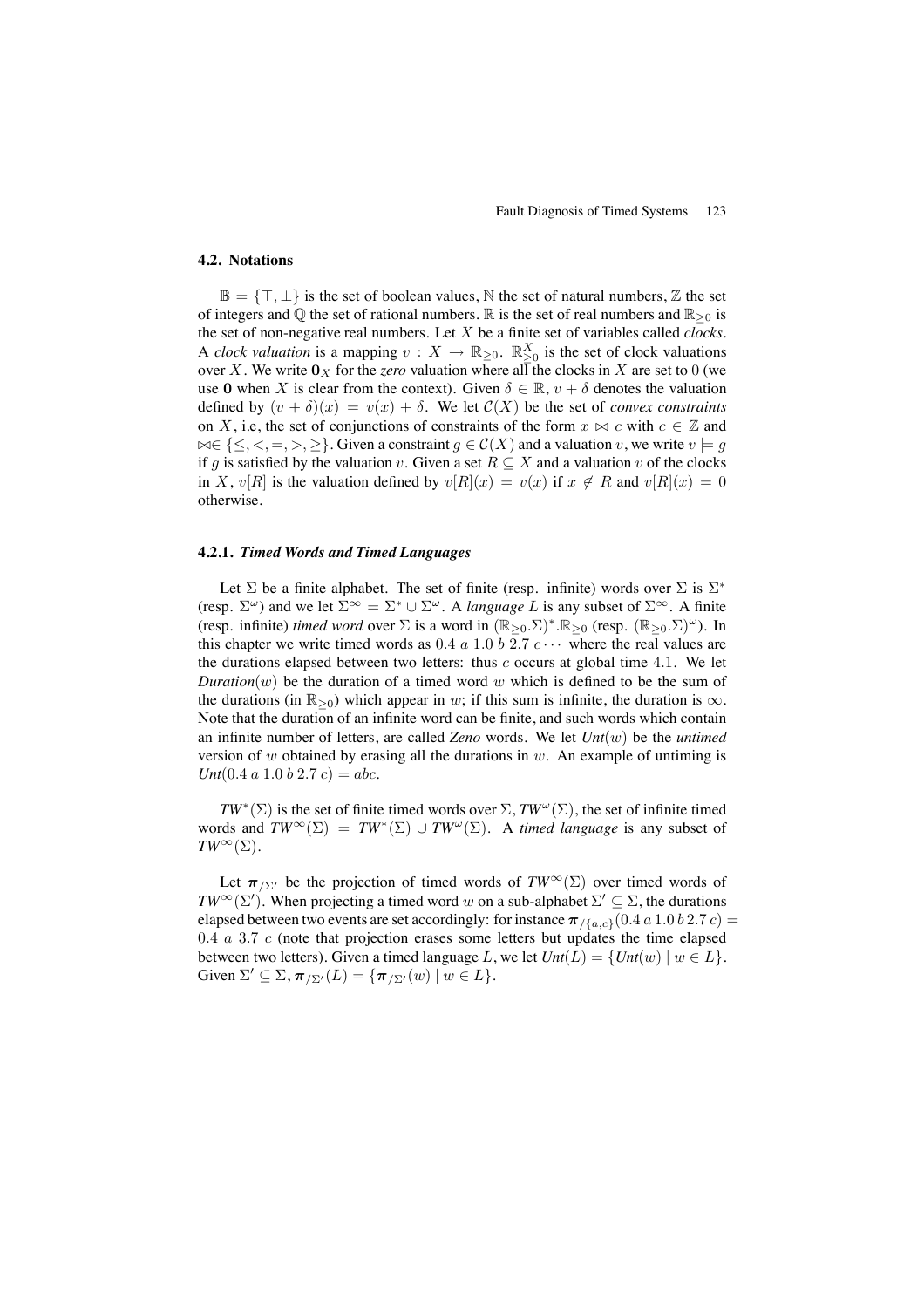#### **4.2.2.** *Timed Automata*

Timed automata are finite automata extended with real-valued clocks to specify timing constraints between occurrences of events. For a detailed presentation of the fundamental results for timed automata, the reader is referred to the seminal paper of R. Alur and D. Dill [ALU 94a]. In this chapter, we consider timed automata with a *silent* or *invisible* action, denoted  $\tau$ , and we let  $\Sigma_{\tau} = \Sigma \cup {\tau}$ .

DEFINITION 4.1 (TIMED AUTOMATON, TA).– A *Timed Automaton* A is a tuple (L,  $l_0, X, \Sigma_\tau, E, Inv, F, R$ ) where:

– L is a finite set of *locations*;

 $-l_0$  is the *initial location*;

– X is a finite set of *clocks*;

 $-\Sigma$  is a finite set of *actions*;

 $-E \subseteq L \times C(X) \times \Sigma_{\tau} \times 2^{X} \times L$  is a finite set of *transitions*; in a transition  $(\ell, g, a, r, \ell')$ , g is the *guard*, a the *action*, and r the *reset* set;

 $I - Inv \in C(X)^L$  associates with each location an *invariant*; as usual we require the invariants to be conjunctions of constraints of the form  $x \leq c$  with  $\leq \{ \leq, \leq \}$ .

 $-F \subseteq L$  and  $R \subseteq L$  are respectively the *final* and *repeated* sets of locations.  $\Box$ 

In the sequel we often omit the sets R and F in TA and this implicitly means  $F = L$ and  $R = \emptyset$ .

The semantics of a timed automaton is a timed transition system as described in Chapter 1 and Chapter 2. A *run*  $\rho$  of A from  $(q_0, v_0)$  is a sequence of the form:

$$
\rho = (q_0, v_0) \xrightarrow{\delta_0} (q_0, v_0 + \delta_0) \xrightarrow{a_1} (q_1, v_1) \cdots \xrightarrow{a_n} (q_n, v_n) \xrightarrow{\delta_n} (q_n, v_n + \delta_n) \cdots
$$

where  $q_i \in L$ ,  $v_i : X \to \mathbb{R}_{\geq 0}$  is a clock valuation,  $a_i \in \Sigma$  and  $\delta_i \in \mathbb{R}_{\geq 0}$ . The set of finite (resp. infinite) runs in A from a state s is denoted  $Runs^*(s, A)$  (resp.  $Runs^{\omega}(s, A))$ and we let  $Runs^*(A) = Runs^*((l_0, 0), A)$  and  $Runs^{\omega}(A) = Runs^{\omega}((l_0, 0), A)$ . The set of runs of A is  $Runs(A) = Runs^*(A) \cup Runs^{\omega}(A)$ . If  $\rho$  is finite and ends in  $s_n$ , we define  $last(\rho) = s_n$ . Because of the denseness of the time domain, the unfolding of A as a graph is infinite (uncountable number of states and delay edges).

The *trace*,  $tr(\rho)$ , of a run  $\rho$  is the timed word  $\delta_0 a_0 \delta_1 a_1 \cdots a_n \delta_n \cdots$ . The duration of the run  $\rho$  is *Duration*( $\rho$ ) = *Duration*( $tr(\rho)$ ). For  $V \subseteq$  *Runs*(A), we let  $Tr(V)$  =  ${tr(\rho) | \rho \in V}$ , which is the set of traces of the runs in V.

A finite (resp. infinite) timed word w is *accepted* by A if  $w = \pi_{\sqrt{\Sigma}}(tr(\rho))$  for some finite run  $\rho$  of A that ends in an F-location (resp. a infinite run that reaches infinitely often an R-location).  $\mathcal{L}^*(A)$  (resp.  $\mathcal{L}^{\omega}(A)$ ) is the set of traces of finite (resp. infinite)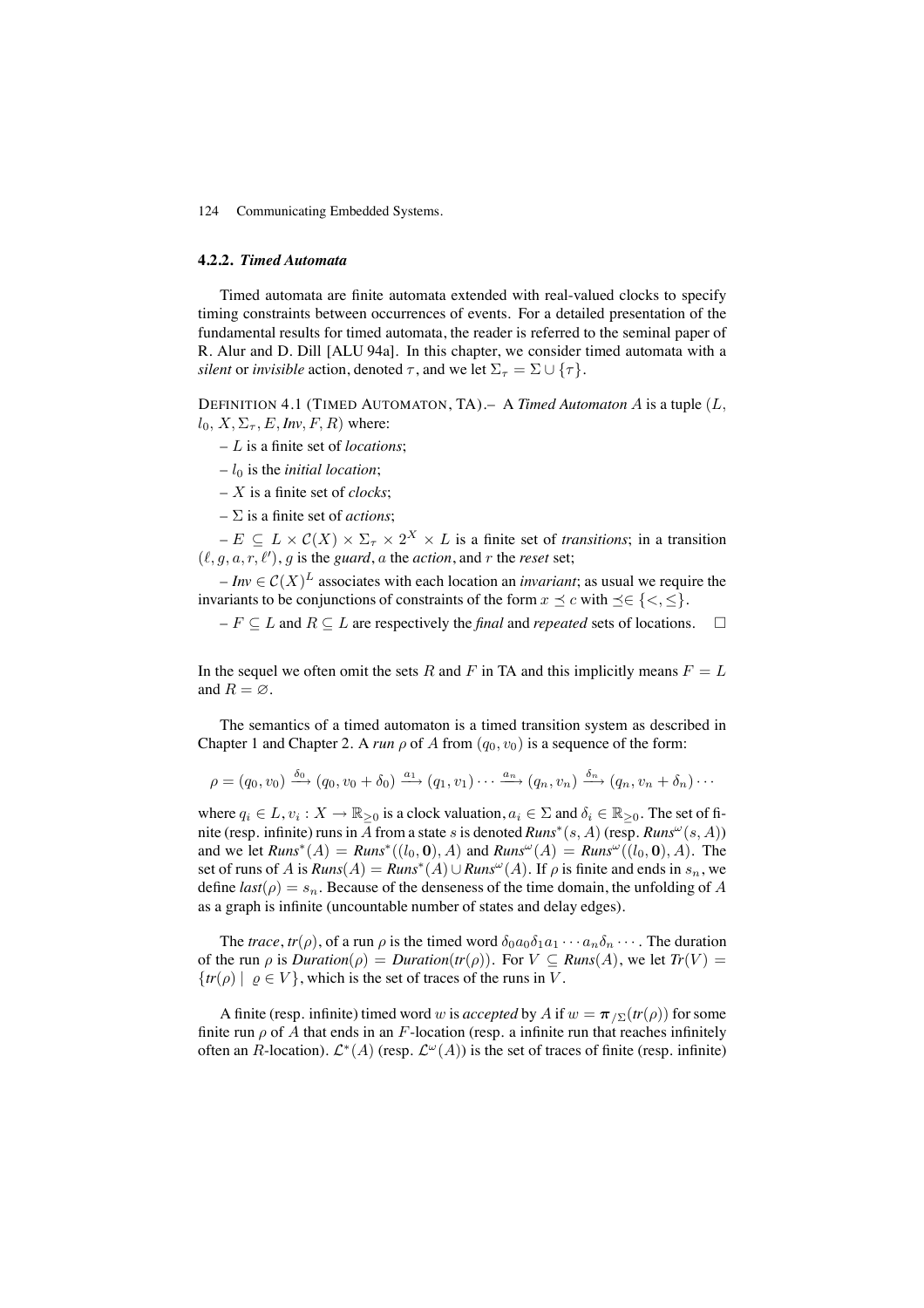timed words accepted by A, and  $\mathcal{L}(A) = \mathcal{L}^*(A) \cup \mathcal{L}^{\omega}(A)$  is the set of timed words accepted by A.

# **4.2.3.** *Region Graph of a TA*

The *region graph RG*(A) of a TA A is a finite quotient of the infinite graph of A which is time-abstract bisimilar to A [ALU 94a] (see Chapter 2 for a formal definition of the region graph). It is a finite automaton on the alphabet  $E' = E \cup \{\tau\}$ . The states of  $RG(A)$  are pairs  $(\ell, r)$  where  $\ell \in L$  is a location of A and r is a *region* of  $\mathbb{R}_{\geq 0}^X$ . More generally, the edges of the graph are tuples  $(s, t, s')$  where  $s, s'$  are states of  $RG(A)$  and  $t \in E'$ . Genuine unobservable moves of A labelled  $\tau$  are labelled by tuples of the form  $(s, (g, \tau, R), s')$  in  $RG(A)$ . An edge  $(g, \lambda, R)$  in the region graph corresponds to a discrete transition of A with guard g, action  $\lambda$  and reset set R. A  $\tau$ move in *RG*(A) stands for a delay move to the time-successor region. The initial state of *RG*(*A*) is  $(l_0, 0)$ . A final (resp. repeated) state of *RG*(*A*) is a state  $(l, r)$  with  $l \in F$ (resp.  $\ell \in R$ ). A fundamental property of the region graph [ALU 94a] is:

THEOREM 4.1 ( $[ALU 94A]$ ).  $\mathcal{L}(RG(A)) = \text{Unt}(\mathcal{L}(A)).$ 

In other words:

1) if w is accepted by  $RG(A)$ , then there is a timed word v with  $Unt(v) = w$  s.t. v is accepted by A.

2) if v is accepted by A, then  $Unt(w)$  is accepted by  $RG(A)$ .

The (maximum) size of the region graph is exponential in the number of clocks and in the maximum constant of the automaton A (see [ALU 94a]):  $|RG(A)| = |L| \cdot |X|!$ .  $2^{|X|} \cdot K^{|X|}$  where K is the largest constant used in A.

# **4.2.4.** *Product of TA*

The product of TA is defined in a standard way, keeping in mind that the  $\tau$  actions do not synchronize.

DEFINITION 4.2 (PRODUCT OF TA).—Let  $A_i = (L_i, l_0^i, X_i, \Sigma_{\tau}^i, E_i, Inv_i), i \in \{1, 2\},$ be two TA s.t.  $X_1 \cap X_2 = \emptyset$ . The *product* of  $A_1$  and  $A_2$  is the TA  $A_1 \times A_2 =$  $(L, l_0, X, \Sigma_\tau, E, Inv)$  given by:

 $-L = L_1 \times L_2$ ;  $-l_0=(l_0^1, l_0^2);$  $-\Sigma = \Sigma^1 \cup \Sigma^2$ ; –  $X = X_1 \cup X_2$ ; and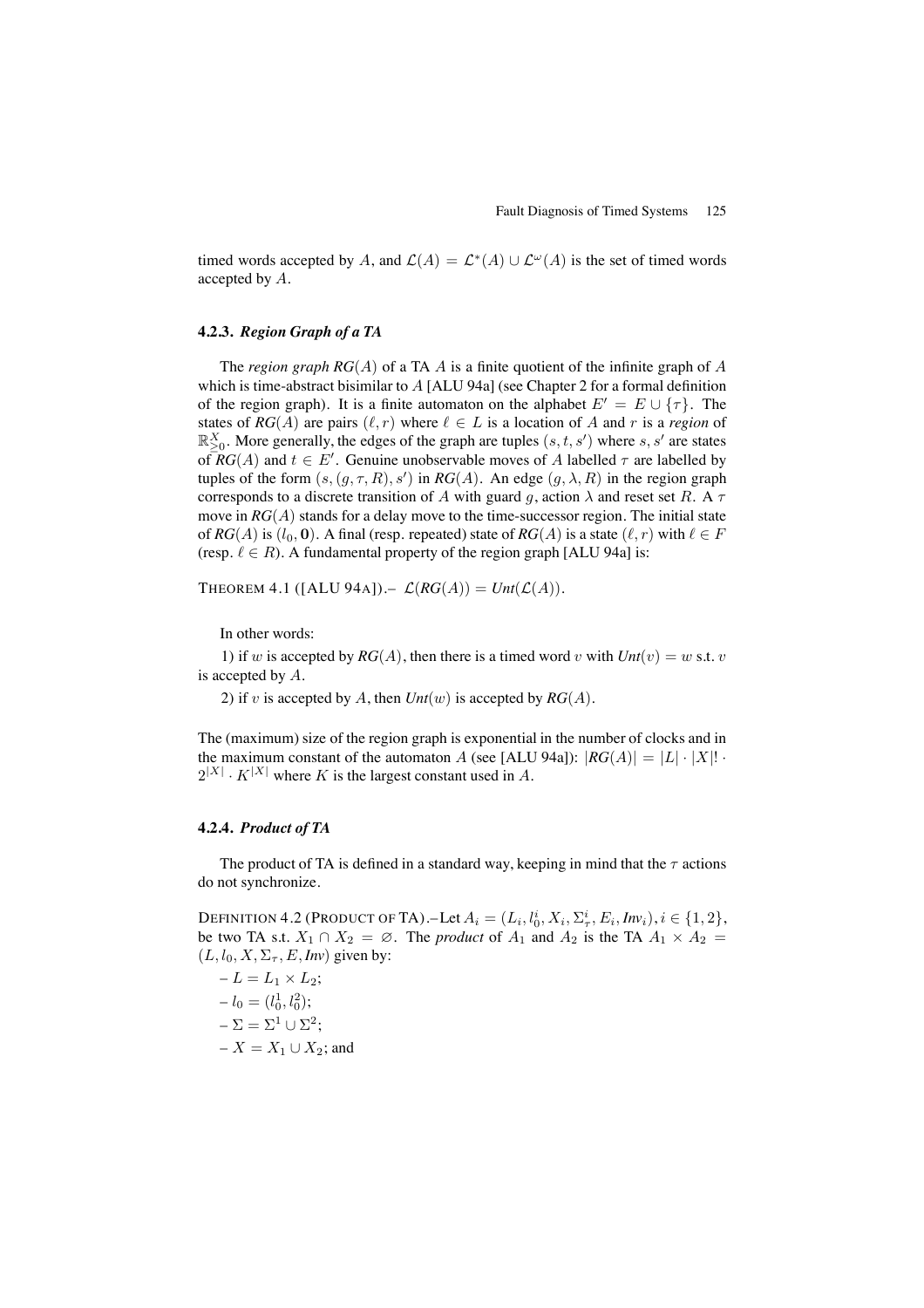

**Figure 4.1.** *Automaton*  $A(\alpha)$ 

 $-E \subseteq L \times C(X) \times \Sigma_{\tau} \times 2^X \times L$  and  $((\ell_1, \ell_2), g_{1,2}, \sigma, r, (\ell'_1, \ell'_2)) \in E$  if: - either  $\sigma \in (\Sigma_1 \cap \Sigma_2) \setminus \{\tau\}$ , and  $(i)$   $(\ell_k, g_k, \sigma, r_k, \ell'_k) \in E_k$  for  $k = 1$  and  $k = 2$ ; (*ii*)  $g_{1,2} = g_1 \wedge g_2$  and (*iii*)  $r = r_1 \cup r_2$ ; - or for  $k = 1$  or  $k = 2, \sigma \in (\Sigma_k \backslash \Sigma_{3-k}) \cup \{\tau\}$ , and  $(i)$   $(\ell_k, g_k, \sigma, r_k, \ell'_k) \in E_k$ ; (*ii*)  $g_{1,2} = g_k$  and (*iii*)  $r = r_k$ ;  $-$  and finally  $Inv(\ell_1, \ell_2) = Inv(\ell_1) \wedge Inv(\ell_2).$  □

# **4.2.5.** *Timed Automata with Faults*

To model timed systems with faults, we use timed automata on the alphabet  $\Sigma_{\tau,f}$  =  $\Sigma_{\tau} \cup \{f\}$  where f is the *faulty* (unobservable) event. We only consider one type of fault here, but the results we give are valid for many types of faults  $\{f_1, f_2, \dots, f_n\}$ : indeed solving the many-types diagnosability problem amounts to solving  $n$  one-type diagnosability problems [YOO 02]. Other unobservable events are abstracted as a  $\tau$ action (one  $\tau$  suffices as these events are all unobservable).

The system we want to supervise is given by a timed automaton  $A = (L, l_0, X,$  $\Sigma_{\tau, f}$ , E, Inv). Figure 4.1 gives an example of such a system ( $\alpha$  is a positive integer parameter). Invariants in the automaton  $A(\alpha)$  are written within square brackets as in  $[x \leq 3].$ 

Let  $\Delta \in \mathbb{N}$ . A run  $\rho$  of A such that

$$
\rho = (\ell_0, v_0) \xrightarrow{\delta_0} (\ell_0, v_0 + \delta_0) \xrightarrow{a_1} (\ell_1, v_1) \cdots
$$

$$
\cdots \xrightarrow{a_{n-1}} (\ell_n, v_n) \xrightarrow{\delta_n} (\ell_n, v_n + \delta_n) \cdots
$$

is  $\Delta$ -faulty if: (1) there is an index i s.t.  $a_i = f$  and (2) the duration of the run  $\rho' = (\ell_i, v_i) \xrightarrow{\delta_i} \cdots \xrightarrow{\delta_n} (\ell_n, v_n + \delta_n) \cdots$  is larger than  $\Delta$ . We let *Faulty*<sub>> $\Delta$ </sub>(*A*) be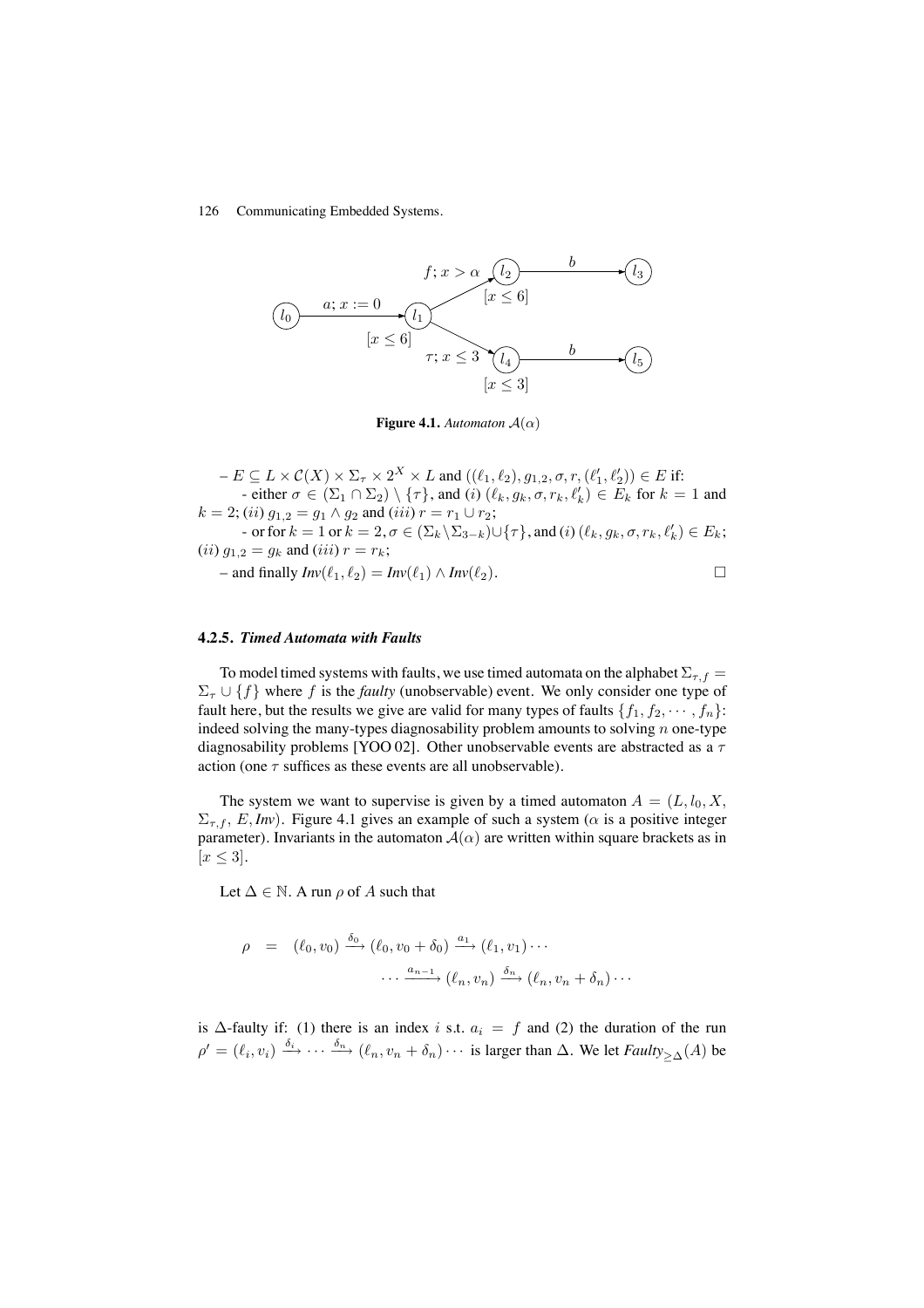the set of  $\Delta$ -faulty runs of A. Note that by definition, if  $\Delta' \geq \Delta$  then *Faulty*<sub> $\geq \Delta'$ </sub> (A) ⊆ *Faulty* $>_{\Delta}(A)$ . We let *Faulty*(A) =  $\cup_{\Delta\geq 0}$ *Faulty* $>_{\Delta}(A)$  = *Faulty* $>_{0}(A)$  be the set of faulty runs of A, and  $NonFaulty(A) = Runs(A) \bar{X}$  *Faulty*(A) be the set of non-faulty runs of A. Finally, we let

 $\text{$ *Faulty* $<sup>tr</sup> <sub>$\geq \Delta$ </sub>(A) = *Tr*(*Faulty*<sub> $\geq \Delta$ </sub>(A)) *and NonFaulty<sup>tr</sup>*(A) = *Tr*(*NonFaulty*(A))</sub>$ 

which are respectively the traces of  $\Delta$ -faulty and non-faulty runs of  $A$ .

# **4.3. Fault Diagnosis Problems**

In this section, we give the definition of a *diagnoser*. We then introduce the formal definitions of the fault diagnosis problems we are interested in. We end this section by giving a necessary and sufficient condition for *diagnosability* that we use in the next sections.

# **4.3.1.** *Diagnoser*

The purpose of fault diagnosis is to detect a fault as soon as possible. Faults  $(f)$ event) are unobservable and only the events in  $\Sigma$  can be observed as well as the time elapsed between these events. Whenever the system generates a timed word  $w$ , the observer can only see  $\pi_{\sqrt{\Sigma}}(w)$ . If an observer can detect faults in this way it is called a *diagnoser*. A diagnoser must detect a fault within a given delay ∆ ∈ N.

DEFINITION 4.3 ( $(\Sigma, \Delta)$ -DIAGNOSER). Let A be a timed automaton over the alphabet  $\Sigma_{\tau,f}$  and  $\Delta \in \mathbb{N}$ . A  $(\Sigma,\Delta)$ *-diagnoser* for A is a mapping  $D : TW^*(\Sigma) \to$  ${0, 1}$  such that:

- for each *ρ* ∈ *NonFaulty*(*A*), 
$$
D(π_{/Σ}(tr(ρ))) = 0
$$
,  
- for each *ρ* ∈ *Faulty*<sub>≥Δ</sub>(*A*),  $D(π_{/Σ}(tr(ρ))) = 1$ .

A is (Σ, ∆)*-diagnosable* if there exists a (Σ, ∆)-diagnoser for A. A is Σ*-diagnosable* if there is some  $\Delta \in \mathbb{N}$  s.t. A is  $(\Sigma, \Delta)$ -diagnosable. In the sequel, we often omit the paramater  $\Sigma$  when it is clear from the context.

REMARK 4.1 .– Nothing is required for the  $\Delta'$ -faulty words with  $\Delta' < \Delta$ . Thus a diagnoser could change its mind and answers 1 for a  $\Delta'$ -faulty word, and 0 for a  $\Delta''$ -faulty word with  $\Delta' < \Delta'' < \Delta$ .

EXAMPLE 4.1 .– The timed automaton  $A(3)$  in Figure 4.1 taken from [TRI 02] is 3-diagnosable. For the timed words of the form  $t.a.\delta.b.t'$  with  $\delta \leq 3$ , no fault has occurred, whereas when  $\delta > 3$  a fault must have occurred. A diagnoser can then be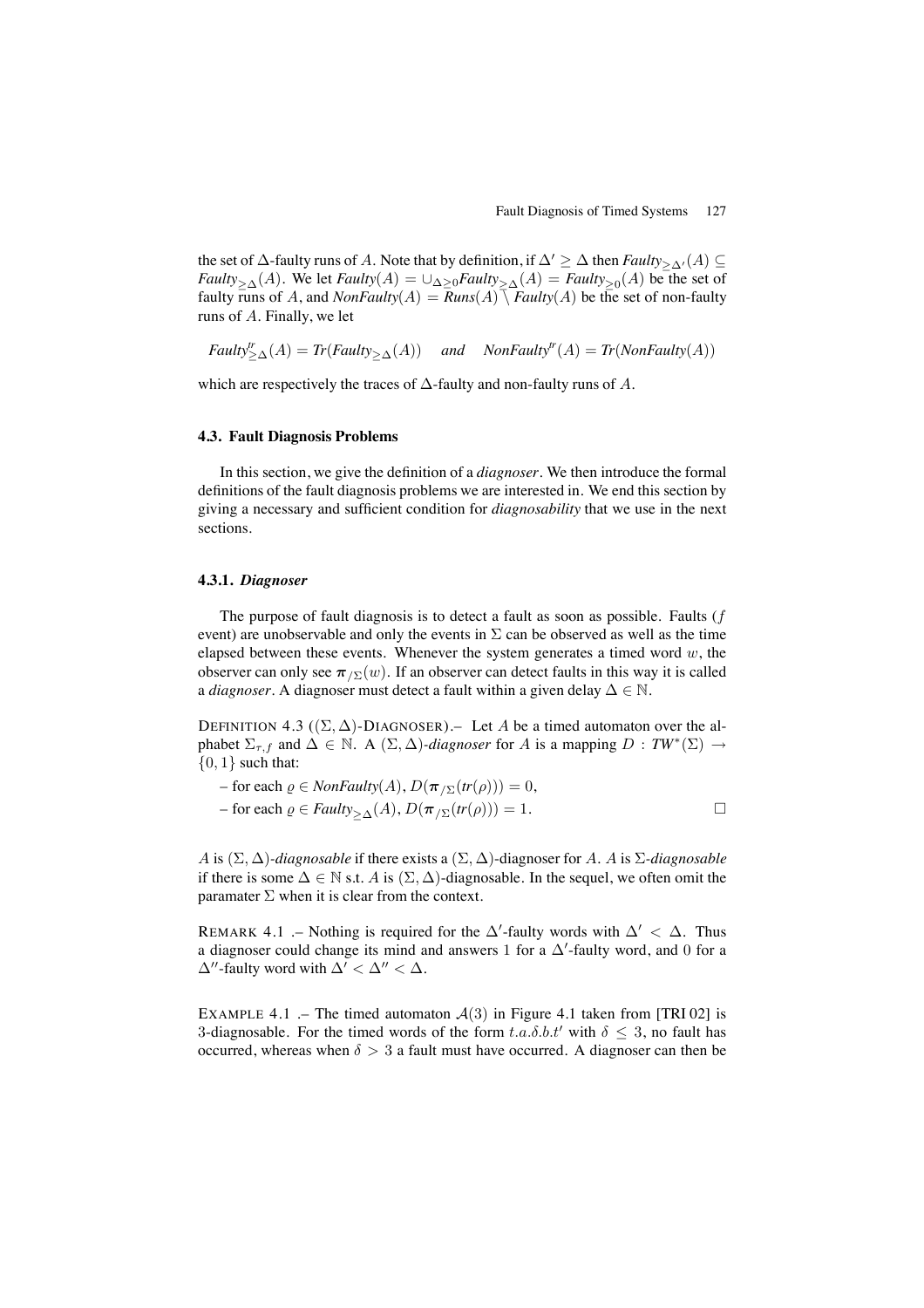easily constructed. As we have to wait for a "b" action to detect a fault, D cannot detect a fault in stricly less than 3 time units. If  $\alpha = 2$ , in  $\mathcal{A}(2)$  there are two runs (we write  $(\ell, v)$  a state with v the value of clock x):

$$
\rho_1(\delta) = (l_0, 0) \xrightarrow{a} (l_1, 0) \xrightarrow{2.5} (l_1, 2.5) \xrightarrow{f} (l_2, 2.5)
$$
  

$$
\xrightarrow{0.2} (l_2, 2.7) \xrightarrow{b} (l_3, 2.7) \xrightarrow{\delta} (l_2, 2.7 + \delta)
$$
  

$$
\rho_2(\delta) = (l_0, 0) \xrightarrow{a} (l_1, 0) \xrightarrow{2.5} (l_1, 2.5) \xrightarrow{f} (l_4, 2.5)
$$
  

$$
\xrightarrow{0.2} (l_4, 2.7) \xrightarrow{b} (l_5, 2.7) \xrightarrow{\delta} (l_5, 2.7 + \delta)
$$

that satisfy  $\pi_{/\Sigma}(tr(\rho_1(\delta))) = \pi_{/\Sigma}(tr(\rho_2(\delta)))$ , and this for every  $\delta \geq 0$ . For each  $\Delta \in \mathbb{N}$ , there are two runs  $\rho_1(\Delta)$  and  $\rho_2(\Delta)$  which produce the same observations and thus no diagnoser can exist.  $A(2)$  is not diagnosable.

### **4.3.2.** *The Problems*

The classical fault diagnosis problems we are interested in are the following:

PROBLEM 4.1  $((\Sigma, \Delta)$ -DIAGNOSABILITY).-INPUT: A timed automaton  $A = (L, \ell_0, X, \Sigma_{\tau, f}, E, Inv)$  and  $\Delta \in \mathbb{N}$ . PROBLEM: Is  $A(\Sigma, \Delta)$ -diagnosable?

PROBLEM 4.2 (Σ-DIAGNOSABILITY).– INPUT: A timed automaton  $A = (L, \ell_0, X, \Sigma_{\tau, f}, E, Inv)$ . PROBLEM: Is *A* Σ-diagnosable?

PROBLEM 4.3 (MAXIMUM DELAY TO ANNOUNCE A FAULT).– INPUT: A timed automaton  $A = (L, \ell_0, X, \Sigma_{\tau, f}, E, Inv)$ . PROBLEM: If A is  $\Sigma$ -diagnosable, what is the minimum  $\Delta$  s.t. A is  $(\Sigma, \Delta)$ diagnosable ?

PROBLEM 4.4 (DIAGNOSER SYNTHESIS).– INPUT: A timed automaton  $A = (L, \ell_0, X, \Sigma_{\tau, f}, E, Inv)$ . PROBLEM: If A is  $(\Sigma, \Delta)$ -diagnosable, compute a witness  $(\Sigma, \Delta)$ -diagnoser D.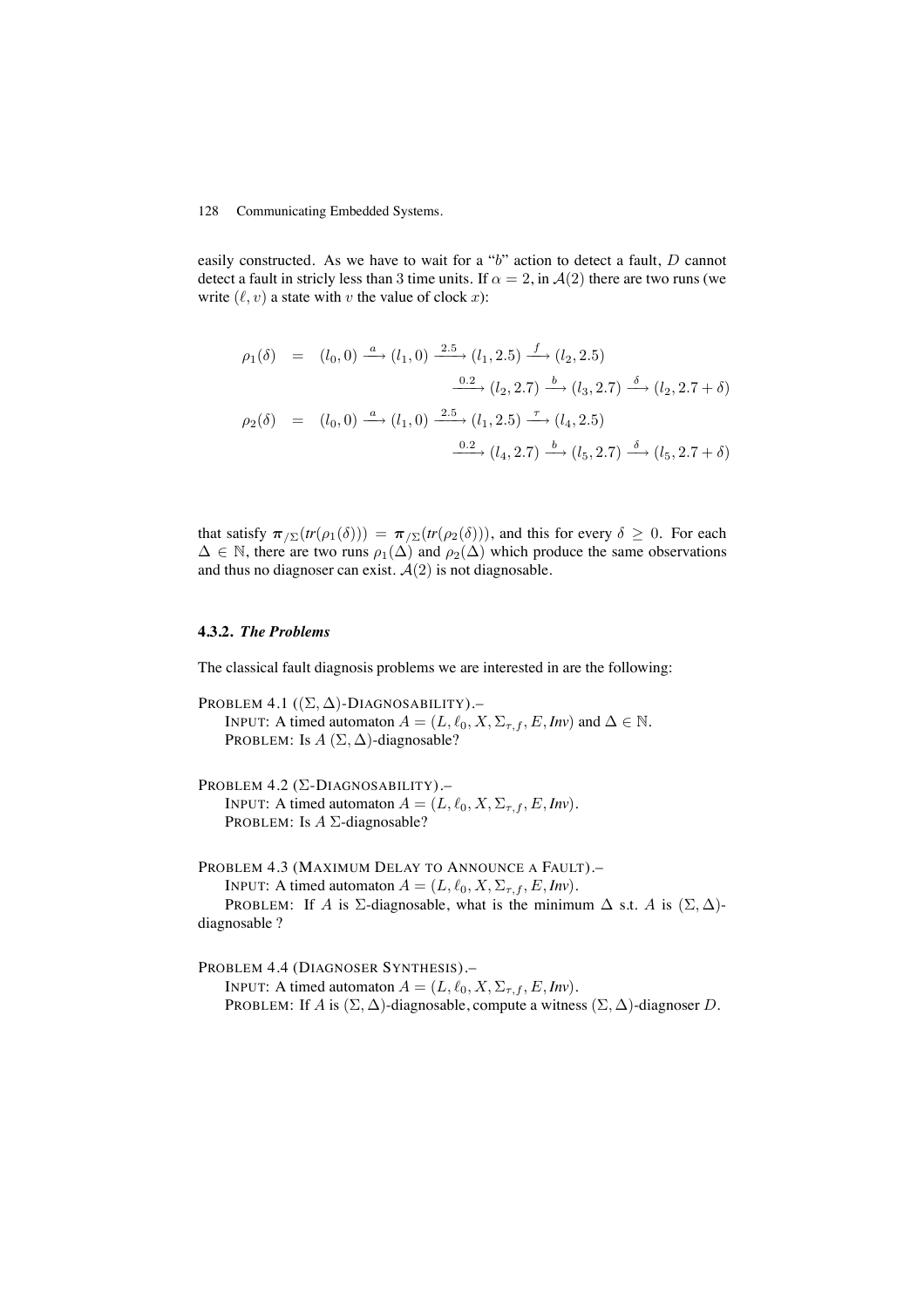#### **4.3.3.** *Necessary and Sufficient Condition for Diagnosability*

According to Definition 4.3, A is  $\Sigma$ -diagnosable, if and only if, there is some  $\Delta \in \mathbb{N}$  s.t. A is  $(\Sigma, \Delta)$ -diagnosable. Thus:

A is not 
$$
\Sigma
$$
-diagnosable  $\iff \forall \Delta \in \mathbb{N}, A$  is not  $(\Sigma, \Delta)$ -diagnosable.

Moreover a trace based definition of  $(\Sigma, \Delta)$ -diagnosability can be stated as: A is  $(\Sigma, \Delta)$ -diagnosable if and only if

$$
\pi_{/\Sigma}(Faulty^{\text{tr}}_{\geq \Delta}(A)) \cap \pi_{/\Sigma}(NonFaulty^{\text{tr}}(A)) = \varnothing.
$$
 [4.1]

Indeed, if equation [4.1] is satisfied, we can define a diagnoser D by:  $D(\rho) = 1$  if and only if  $\pi_{\sqrt{\Sigma}}(tr(\rho)) \in \pi_{\sqrt{\Sigma}}(Faulty_{\geq \Delta}^{\prime\prime}(A))$ . If equation [4.1] is not satisfied, we can find two runs  $\rho_1$  and  $\rho_2$  with  $\rho_1 \in \text{Faulty}_{\geq \Delta}(A), \rho_2 \in \text{NonFaulty}(A)$  and such that  $\pi_{\sqrt{\Sigma}}(tr(\rho_1)) = \pi_{\sqrt{\Sigma}}(tr(\rho_2))$ . Thus no  $(\Sigma, \Delta)$ -diagnoser can exist because it should announce at the same time 1 and 0. This gives a necessary and sufficient condition for non-diagnosability and thus diagnosability:

A is not diagonalize 
$$
\iff \forall \Delta \in \mathbb{N}, \begin{cases} \exists \rho_1 \in \text{Faulty}_{\geq \Delta}(A) \\ \exists \rho_2 \in \text{NonFaulty}(A) \\ \text{such that } \pi_{\text{/}\Sigma}(\text{tr}(\rho_1)) = \pi_{\text{/}\Sigma}(\text{tr}(\rho_2)). \end{cases}
$$
 [4.2]

In the next section, we show how to solve Problems 4.1–4.4 for discrete event systems. In section 4.5 we extend the solutions for systems given by timed automata.

#### **4.4. Fault Diagnosis for Discrete Event Systems**

In this section we review the main results about diagnosability of discrete-event systems (DES) introduced in [SAM 95, SAM 96] and give an alternative proof of Theorem 4.3 which originally appeared in [CAS 08]. In this framework, we assume to have a formal model of the system to observe. This model defines the runs of the system including faulty runs.

### **4.4.1.** *Discrete Event Systems for Fault Diagnosis*

We consider here that the DES is given by a finite automaton (with no clock)  $A = (Q, q_0, \Sigma_{\tau,f}, \to)$  where Q is a finite set of states, and  $\to \subseteq Q \times \Sigma_{\tau,f} \times Q$ . A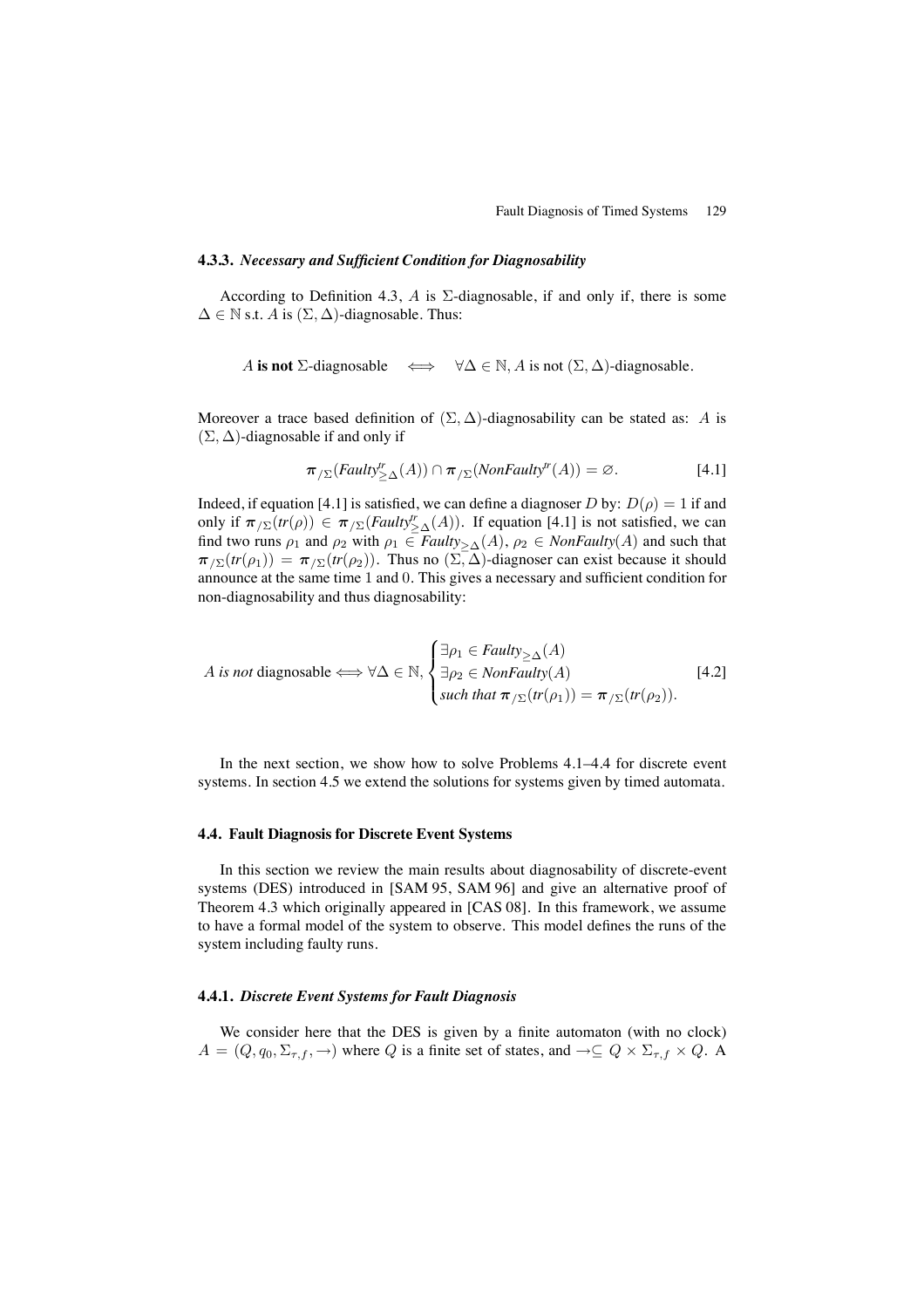finite automaton is a particular TA with  $X = \emptyset$ . Consequently guards and invariants are vacuously true and time elapsing transitions do not exist. Notice that the language accepted by such DES is prefix closed1.

A run from  $\ell_0$  of the finite automaton A is thus a sequence of the form:

$$
\varrho = \ell_0 \xrightarrow{a_1} \ell_1 \xrightarrow{a_2} \ell_2 \cdots \ell_j \cdots \xrightarrow{a_n} \ell_n \cdots
$$

where for each  $i \geq 0$ ,  $(\ell_i, a_{i+1}, \ell_{i+1}) \in E$ . In this case, the duration of a run  $\varrho$  is the number of steps (including  $\tau$ -steps) of  $\rho$ : if  $\rho$  is finite and ends in  $\ell_n$ , *Duration*( $\rho$ ) = n and otherwise  $Duration(\rho) = \infty$ .

Definitions of traces and languages, and  $k$ -faulty runs given in section 4.3 extend straighforwardly using the duration function defined above.

REMARK 4.2 .– Using a timed automaton where discrete actions are separated by one time unit is not equivalent to using a finite automaton when solving a fault diagnosis problem. For instance, a timed automaton can generate the timed words 1.f.1.a and  $1.\tau.1.\tau.1.a.$  In this case, it is 1-diagnosable: after reading the timed word  $2.a$  we announce a fault. If we do not see the 1-time unit durations, the timed words  $f.a$  and  $\tau^2$  a give the same observation. And thus it is not diagnosable if we cannot measure time. Using a timed automaton where discrete actions are separated by one time unit gives to the diagnoser the ability to count/measure time and this is not equivalent to the fault diagnosis problem for untimed systems.

Moreover we assume that the automaton  $A$  is such that every faulty run of length n can be extended to a run of length  $n + 1$ ; this assumption simplifies the proofs and if A does not satisfy it, it is easy to add  $\tau$  loops to deadlock states of A to ensure it holds. It does not modify the observation made by the external observer and thus does not modify the diagnosability status of A.

#### **4.4.2.** *Checking* ∆*-Diagnosability and Diagnosability*

#### 4.4.2.1. *Checking* ∆*-Diagnosability*

To check Problem 4.1 we have to decide whether there is a  $(\Delta + 1)$ -faulty run  $\rho_1$ and a non-faulty run  $\rho_2$  that give the same observations when projected on  $\Sigma$ .

An easy way to do this is to build a finite automaton  $\beta$  which accepts exactly those runs, and check whether  $\mathcal{L}(\mathcal{B})$  is empty or not.

<sup>1.</sup> L is prefix closed if  $\forall w \in \Sigma^*$ , if there is some  $w' \in \Sigma^\infty$  s.t.  $w.w' \in L$  then  $w \in L$ .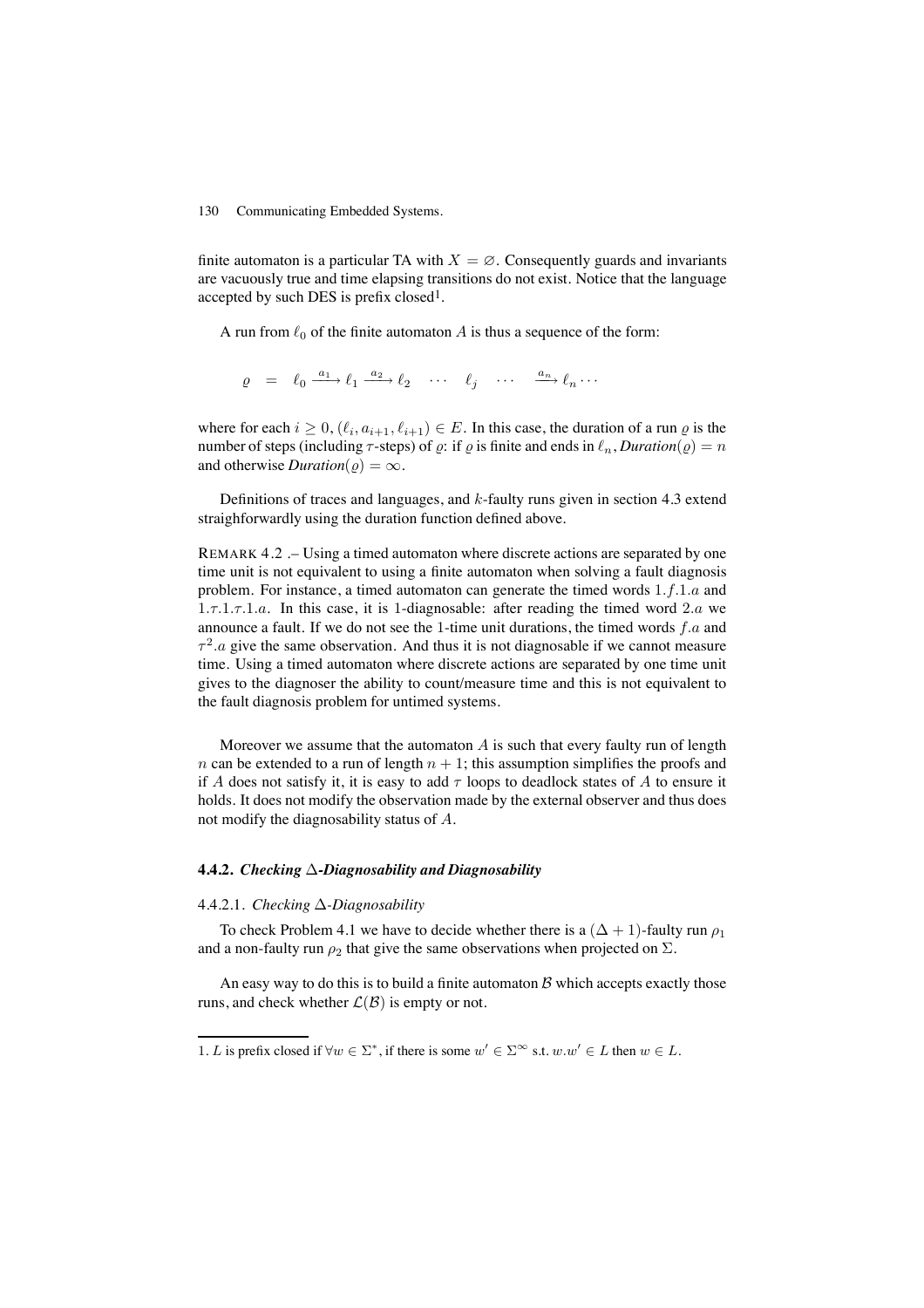Let  $A_1 = (Q \times \{-1, 0, 1, \dots, \Delta, \Delta + 1\}, (q_0, -1), \Sigma_{\tau}, \rightarrow_1)$  be the automaton with  $\rightarrow_1$  defined by:

$$
-(q, n) \xrightarrow{\lambda} (q', n) \text{ if } q \xrightarrow{\lambda} q' \text{ and } n = -1 \text{ and } \lambda \in \Sigma \cup \{\tau\};
$$
  

$$
-(q, n) \xrightarrow{\lambda} (q', \min(n + 1, \Delta + 1)) \text{ if } q \xrightarrow{\lambda} q' \text{ and } n \ge 0 \text{ and } \lambda \in \Sigma \cup \{\tau\};
$$
  

$$
-(q, n) \xrightarrow{\tau} (q', \min(n + 1, \Delta + 1) \text{ if } q \xrightarrow{f} q'.
$$

Let  $A_2 = (Q, q_0, \Sigma_\tau, \to_2)$  with:  $q \xrightarrow{\lambda} q'$  if  $q \xrightarrow{\lambda} q'$  and  $\lambda \in \Sigma \cup \{\tau\}$ . Define  $\mathcal{B} = A_1 \times A_2$  with the final states  $F_B$  of  $\mathcal{B}$  given by:  $F_B = \{((\ell, \Delta + 1), \ell') \mid (\ell, \ell') \in$  $Q \times Q$ . We let  $R_B = \emptyset$ . It is straightforward to see that

THEOREM 4.2 .– A is  $\Delta$ -diagnosable if and only if  $\mathcal{L}^*(\mathcal{B}) = \emptyset$ .

As language emptiness for  $\beta$  amounts to reachability checking, it can be done in linear time in the size of B. Still strictly speaking, the automaton B has size ( $\Delta + 2$ ) ·  $|A|^2$  which is exponential in the size of the inputs of the problem A and  $\Delta$  because  $\Delta$ is given in binary. Thus Problem 4.1 can be solved in EXPTIME. However, as storing ∆ requires only polynomial space Problem 4.1 is in PSPACE.

#### 4.4.2.2. *Checking Diagnosability*

To check whether A is diagnosable, we build a synchronized product  $A_1 \times A_2$ , s.t.  $A_1$  behaves exactly as A but records in its state whether a fault has occurred, and  $A_2$  behaves like A without the faulty runs as before. It is then as if  $\Delta = 0$  in the previous construction. More precisely we have  $A_1 = (Q \times \{0, 1\}, (q_0, 0), \Sigma_\tau, \to_1)$ with:

$$
-(q, n) \xrightarrow{l}_{1} (q', n) \text{ if } q \xrightarrow{l}_{1} q' \text{ and } l \in \Sigma \cup \{\tau\};
$$
  

$$
-(q, n) \xrightarrow{\tau}_{1} (q', 1) \text{ if } q \xrightarrow{f}_{1} q', (n \text{ is set to } 1 \text{ after a fault});
$$

and  $A_2 = (Q, q_0, \Sigma_\tau, \to_2)$  with:  $q \stackrel{l}{\to}_2 q'$  si  $q \stackrel{l}{\to} q'$  and  $l \in \Sigma \cup \{\tau\}$ . Let  $A_1 \times A_2$ be the synchronized product of  $A_1$  and  $A_2$  (recall they only synchronise on common actions except  $\tau$ , see Definition 4.2).

Assume we have a predicate  $A_1Move(t)$  (resp.  $A_2Move$ ) which is true when  $A_1$ (resp.  $A_2$ ) participates in a transition t of the product  $A_1 \times A_2$ . For instance for  $A_1$ moves, and  $t : (s_1, s_2) \longrightarrow (s'_1, s'_2)$ ,  $A_1Move(t)$  is true if either  $\lambda \in \Sigma$  or  $s_1 \longrightarrow$  $s'_1$  and  $s_2 = s'_2$ . Given a run  $\rho \in \text{Runs}(A_1 \times A_2)$ , we let  $\rho_{|1}$  be the run of  $A_1$ which consists of the sequence of transitions  $t_1t_2 \cdots t_k$  that satisfy  $A_1Move(\cdot)$ , and  $\rho_{|2}$  be the run of  $A_2$  which consists of the sequence of transitions  $t'_1 t'_2 \cdots t'_l$  that satisfy  $A_2Move(\cdot)$ . By definition of  $A_1 \times A_2$ , we have  $\pi_{\sum}(tr(\rho_{11})) = \pi_{\sum}(tr(\rho_{2})).$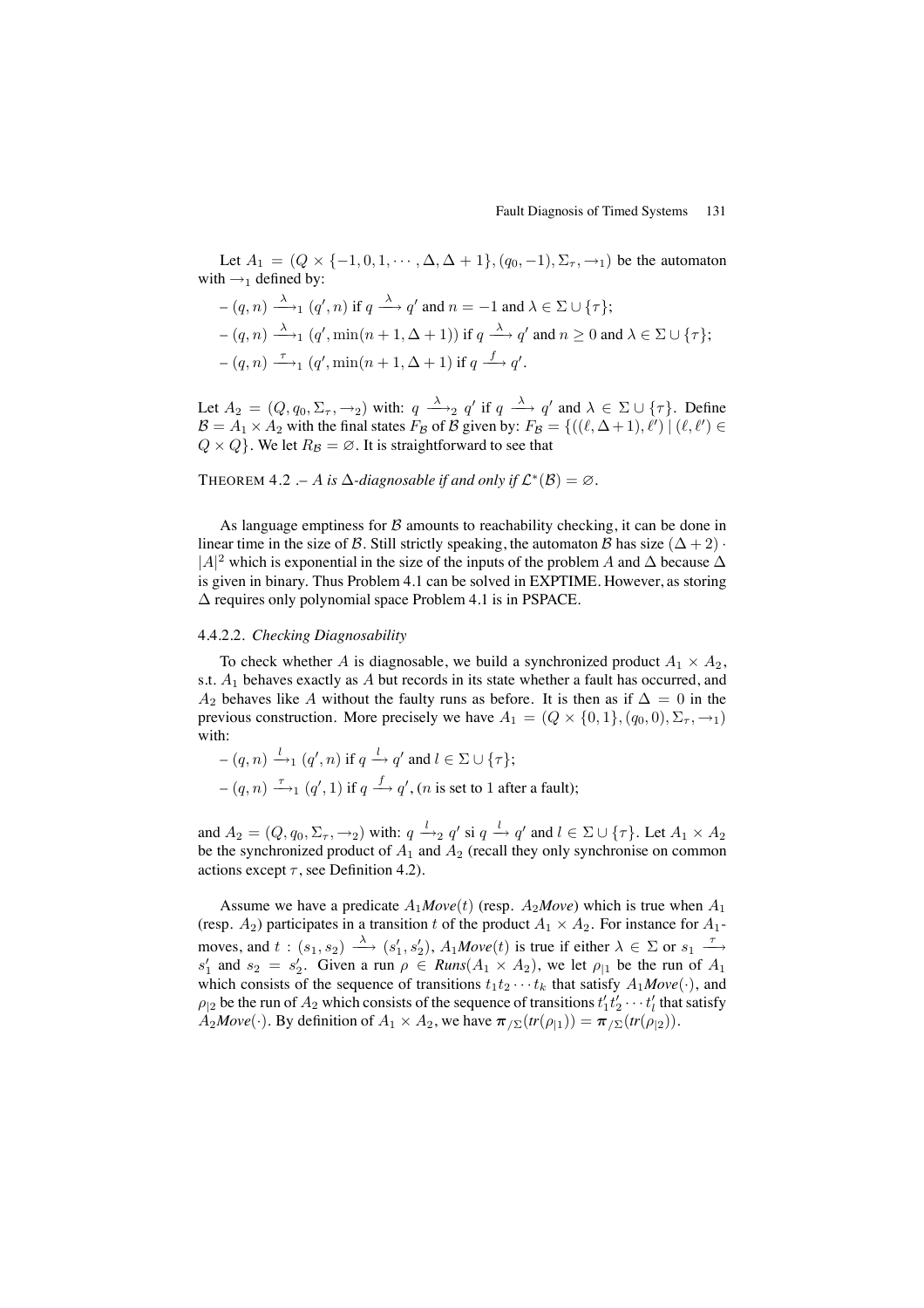Let *Runs*<sub>>k</sub>( $A_1 \times A_2$ ) be the set of runs in  $A_1 \times A_2$  s.t. a (faulty) state (( $q_1$ , 1),  $q_2$ ) is followed by at least  $k \nA_1$ -actions. Then we have the following lemmas:

LEMMA 4.1 .– Let  $\rho \in \text{Runs}_{\geq k}(A_1 \times A_2)$ . Then  $\rho_{|1} \in \text{Family}_{\geq k}(A)$  and  $\rho_{|2} \in$ *NonFaulty*(*A*)*. Moreover*  $\pi_{\sum}(tr(\rho_{11})) = \pi_{\sum}(tr(\rho_{12}))$ *.* 

LEMMA 4.2 .– Let  $\rho_1 \in \text{Faulty}_{\geq k}(A)$  and  $\rho_2 \in \text{NonFaulty}(A)$  *s.t.*  $\pi_{\geq k}(tr(\rho_1)) =$  $\pi_{/\Sigma}(tr(\rho_2))$ *. Then there is some*  $\rho \in \text{Runs}_{\geq k}(A_1 \times A_2)$  *s.t.*  $\rho_{|1} = \rho_1$  *and*  $\rho_{|2} = \rho_2$ *.* 

PROOF 4.1 .– By definition of  $A_1 \times A_2$ , it suffices to notice that a run in  $Runs_{\geq k}(A_1 \times$  $(A_2)$  can be split into a run of  $A_1$  and a run of  $A_2$  having the same projection on  $\Sigma$ .  $\square$ 

To check Problem 4.2, we build an extended automaton  $\beta$  s.t.  $\beta$  accepts an infinite word if and only if A is not diagnosable.

B is the extended version of  $A_1 \times A_2$  built as follows: we add a boolean variable z that is set to 0 in the initial state of  $\beta$ . An extended state of  $\beta$  is a pair  $(s, z)$  with s a state of  $A_1 \times A_2$ . Whenever  $A_1$  participates in an  $A_1 \times A_2$ -action, z is re-set to 1, and when only  $A_2$  makes a move in  $A_1 \times A_2$ , z is set 0. We denote  $\longrightarrow_B$  the new transition relation between extended states. The Büchi automaton  $\beta$  is the tuple  $((Q \times \{0,1\}) \times Q \times \{0,1\}, ((q_0, 0), q_0, 0), \Sigma^{\tau}, \longrightarrow_{\mathcal{B}}, \emptyset, R_{\mathcal{B}})$  defined by:

 $-(s, z) \xrightarrow{\lambda} B (s', z')$  if (i) there exists a transition  $t : s \xrightarrow{\lambda} 1,2 s'$  in  $A_1 \times A_2$ , and  $(ii)$   $z' = 1$  if  $A_1 \text{Move}(t)$  and  $z' = 0$  otherwise;

 $-R_{\mathcal{B}} = \{((q, 1), q', 1) | (q, q') \in Q \times Q\}$  and  $F_{\mathcal{B}} = \emptyset$ .

B accepts a langage of infinite words  $\mathcal{L}(\mathcal{B}) = \mathcal{L}^{\omega}(\mathcal{B}) \subseteq \Sigma^{\omega}$  and the following theorem holds:

THEOREM 4.3 .–  $\mathcal{L}^{\omega}(\mathcal{B}) \neq \emptyset \iff A$  *is not*  $\Sigma$ -diagnosable.

PROOF 4.2 .–

Proof of  $\implies$ . Assume  $\mathcal{L}^{\omega}(\mathcal{B}) \neq \emptyset$ . Let  $\rho \in \mathcal{L}^{\omega}(\mathcal{B})$ :  $\rho$  has infinitely many faulty states and infinitely many  $A_1$ -actions because of the definition of  $R_B$  which implies that  $z = 1$  infinitely often. Let  $k \in \mathbb{N}$ . Let  $\rho[i_k]$  be a finite prefix of  $\rho$  that contains more than k A<sub>1</sub>-actions after the first faulty state in  $\rho$  (for any k this  $i_k$  exists because  $\rho$  contains infinitely many  $A_1$ -actions).  $\rho[i_k] \in \textit{Runs}_{\geq k}(A_1 \times A_2)$  and by Lemma 4.1, it follows that  $\rho[i_k]_{1} \in \text{Faulty}_{\geq k}(A)$  and  $\rho[i_k]_{2} \in \text{NonFaulty}(A)$  and  $\pi_{\Sigma}(tr(\rho[i_k]_{1})) = \pi_{\Sigma}(tr(\rho[i_k]_{2}))$ . Thus equation (4.2) is satisfied for any  $k \in \mathbb{N}$ and A is not diagnosable.

Proof of  $\Longleftarrow$ . Conversely assume A is not  $\Sigma$ -diagnosable. Then by equation (4.2) and Lemma 4.2, for any  $k \in \mathbb{N}$ , there is a run  $\rho_k \in \text{Runs}_{\geq k}(A_1 \times A_2)$ . Consider the tree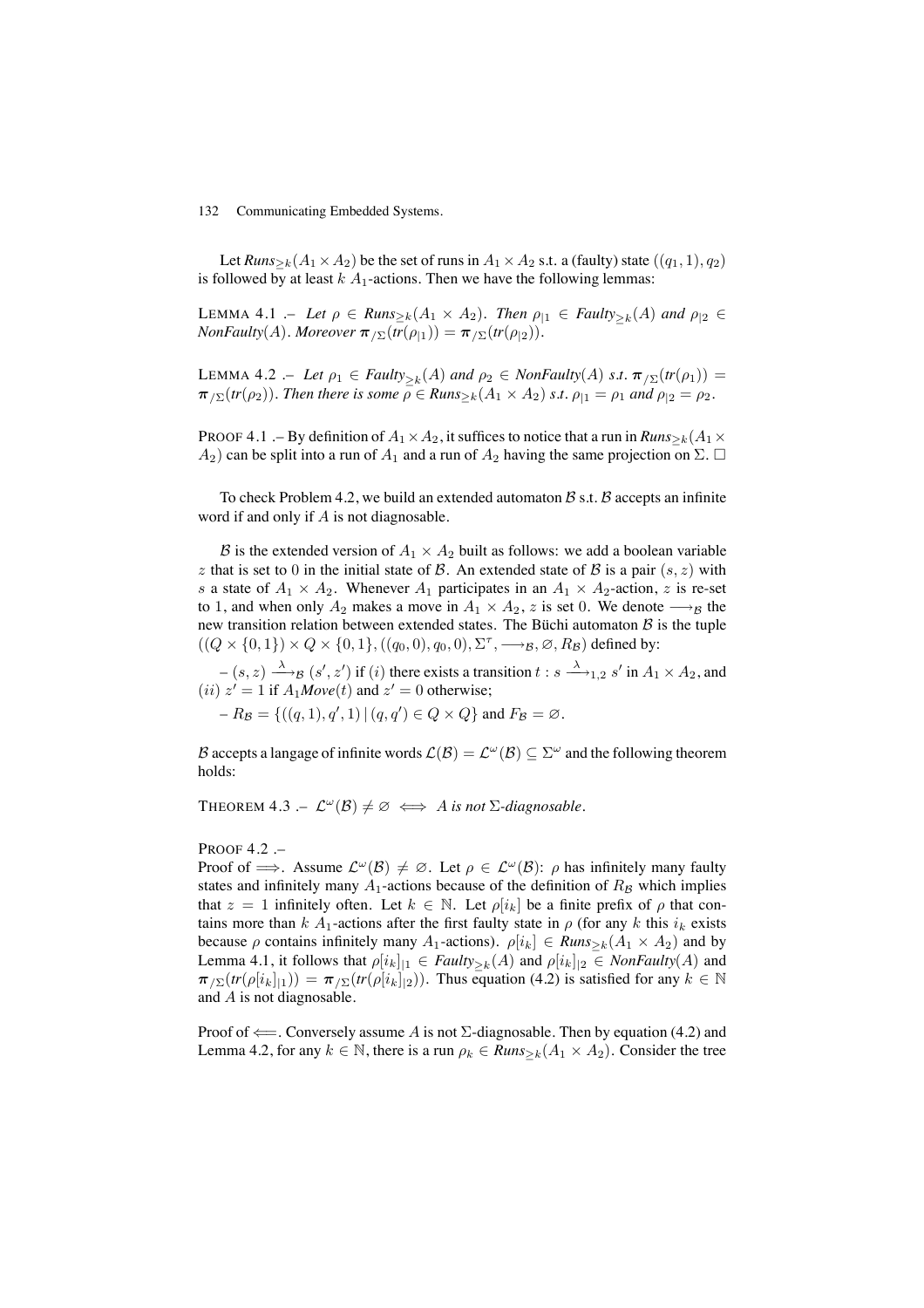which is the unfolding of  $A_1 \times A_2$ . Restrict this tree to branches where there is only a finite number of consecutive  $\tau$ -actions fired by  $A_2$ . This is not a real restriction, because after a finite number of such moves,  $A_2$  will enter an already visited state. In this tree, there is an infinite number of paths ( $\rho_k, k \in \mathbb{N}$ ), which contain a faulty state of  $A_1 \times A_2$ . Thus an infinite number of them must contain the same first faulty state. Without loss of generality we can assume that all the  $\rho_k$  have the same first faulty state  $((q_1, 1), q_2)$ . It follows that  $((q_1, 1), q_2)$  is the source of a tree having an infinite number of nodes and thus, by König's Lemma, the source of an infinite branch. On this infinite branch we have only a bounded number of consecutive  $\tau$  actions fired by  $A_2$ , and thus it must contain an infinite number of  $A_1$  moves. We then have an infinite path containing infinitely many  $A_1$  moves the source of which is a faulty state which implies that  $\mathcal{L}^{\omega}(\mathcal{B}) \neq \emptyset$ .  $\square$ 

REMARK 4.3 .– The set  $R_B$  involves z because  $A_1$  has to move infinitely often. This corresponds to logical time divergence. Without this condition, it could be that  $A_1$ refuses to proceed, and thus prevents the logical time to progress. If  $A_2$  then fires an infinite number of transitions  $\tau$ , the automaton would be declared not diagnosable. Still they could be no arbitrary large faulty run on  $A$  and this does not match Definition [4.2].

Theorem 4.3 gives a procedure to check whether an automaton A is  $\Sigma$ -diagnosable or not and thus to decide Problem 4.2:

# COROLLARY 4.1 .– *Problem 4.2 can checked in polynomial time*  $O(|A|^2)$ .

PROOF 4.3 .– Büchi emptiness can be decided in polynomial (linear) time. For an automaton H with n states and m transitions, deciding whether  $\mathcal{L}^{\omega}(H) = \emptyset$  can de done in  $O(n + m)$ . As the size of B is  $4 \times |Q|^2$ , Problem 4.2 can be checked in  $O(|Q|^2)$ .

In the case of a finite number of *failure types*, it suffices to design  $A_1 \times A_2$  for each type of faults [YOO 02] and check for diagnosability. Thus checking diagnosability with multiple type of faults is also polynomial.

Polynomial algorithms for checking diagnosability (Problem 4.2) were already reported in [JIA 01, YOO 02]. In these two papers, the plant cannot have unobservable loops i.e, loops that consist of  $\tau$  actions. Our algorithm does not have this limitation (we even may have to add  $\tau$  loops to ensure that each faulty run can be extended). Note also that in [JIA 01, YOO 02], the product construction is symmetric in the sense that  $A_2$  is a copy of A as well. Our  $A_2$  does not contain the f transitions, which makes no difference complexity-wise, but in practice this can be useful to reduce the size of the product.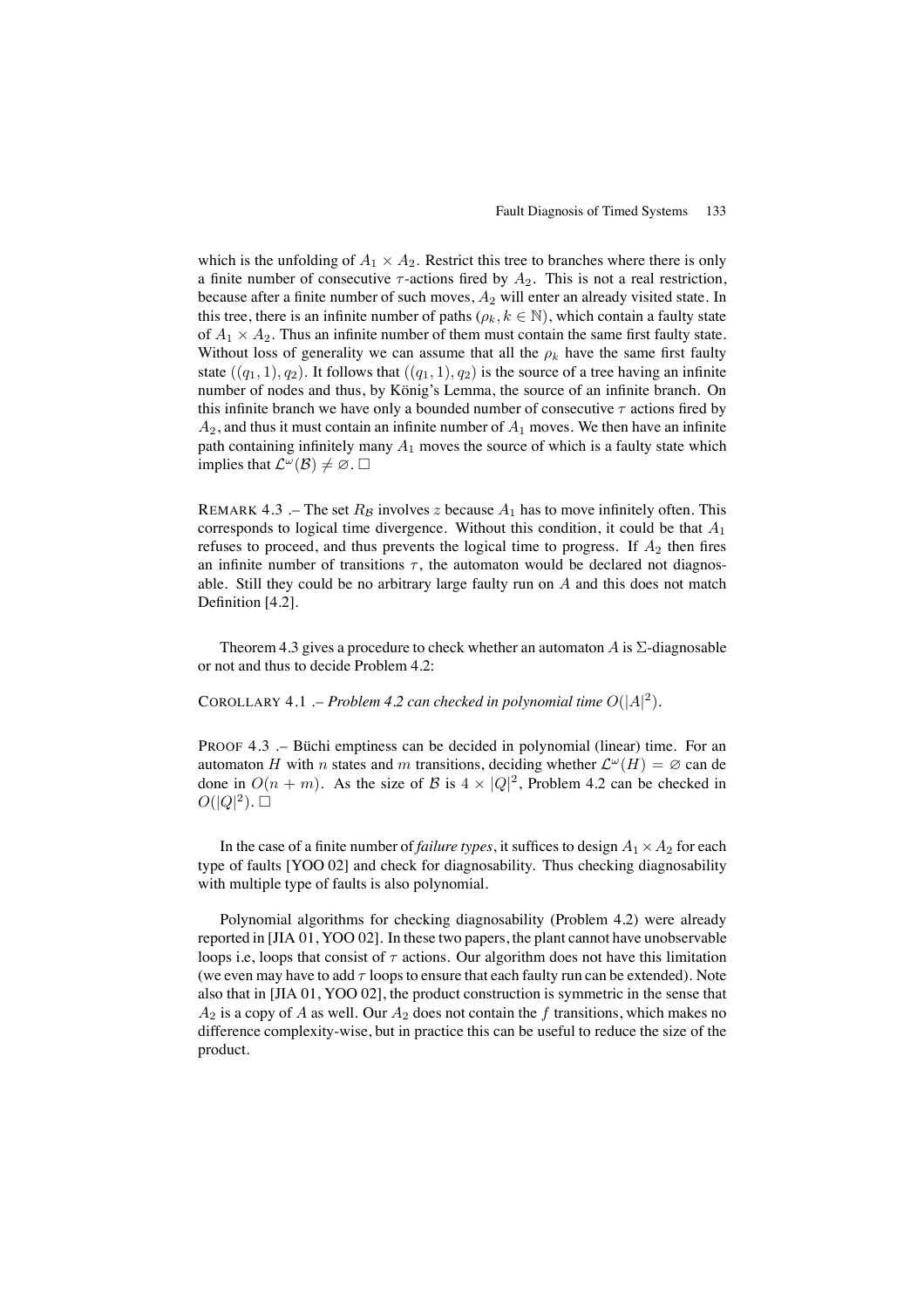Moreover, reducing Problem 4.2 to emptiness checking of Büchi automata is interesting in many respects:

– the proof of Theorem 4.3 is easy and short; algorithms for checking Büchi emptiness are well-known and correctness follows easily as well;

– this also implies that standard tools from the *model-checking/verification* community can be used to check for diagnosability. There are very efficient tools to check for Büchi emptiness (e.g., SPIN [HOL 05]). Numerous algorithms, like *on-thefly* algorithms [COU 05] have been designed to improve memory/time consumption (see [SCH 05] for an overview). Also when the DES is not diagnosable a counterexample is provided by these tools. The input languages (like PROMELA for SPIN) that can be used to specify the DES are more expressive than the specification languages of some dedicated tools2 like DESUMA/UMDES [RIC 06] (notice that the comparison with DESUMA/UMDES concerns only the diagnosability algorithms; DESUMA/UMDES can perform a lot more than checking diagnosability).

From Theorem 4.3, one can also conclude that diagnosability amounts to bounded diagnosability: indeed if A is diagnosable, there can be no accepting cycles of faulty states in B; in this case there cannot be a faulty run of length more than  $2 \cdot |Q|^2$  in B. Thus Problem 4.2 reduces to a particular instance of Problem 4.1 as was already stated in [YOO 02]:

THEOREM 4.4 .– A *is*  $\Sigma$ -diagnosable if and only if A is  $(\Sigma, 2 \cdot |Q|^2)$ -diagnosable.

This appeals from some final remarks on the algorithms we should choose to check diagnosability: for the particular case of  $\Delta = 2 \cdot |A|^2$ , solving Problem 4.1 (a reachability problem) can be done in time  $2 \cdot |A|^2 \cdot |A|^2$  i.e,  $O(|A|^4)$  whereas solving directly Problem 4.2 as a Büchi emptiness problem can be done in  $O(|A|^2)$ . Thus the extracost of using a reachability algorithm vs. a Büchi emptiness checking algorithm is still reasonable.

# **4.4.3.** *Computation of the Maximum Delay*

To compute the least k s.t. A is  $(\Sigma, k)$ -diagnosable, we can proceed as follows: if A is  $\Sigma$ -diagnosable, there cannot be any run in B which is (1) faulty and (2) contains an infinite number of  $A_1$  moves. Thus any run of  $\beta$  starting in a faulty state is followed by a bounded number of  $A_1$  moves: if not, there would be a faulty run with an infinite number of  $A_1$  moves and  $A$  would not be diagnosable. Let  $k$  be the maximum number of  $A_1$  transitions that can follow a faulty state of B. Then A is  $(\Sigma, k+1)$ -diagnosable:

<sup>2</sup>. UMDES was the only publicly available tool which could be found by a Google search.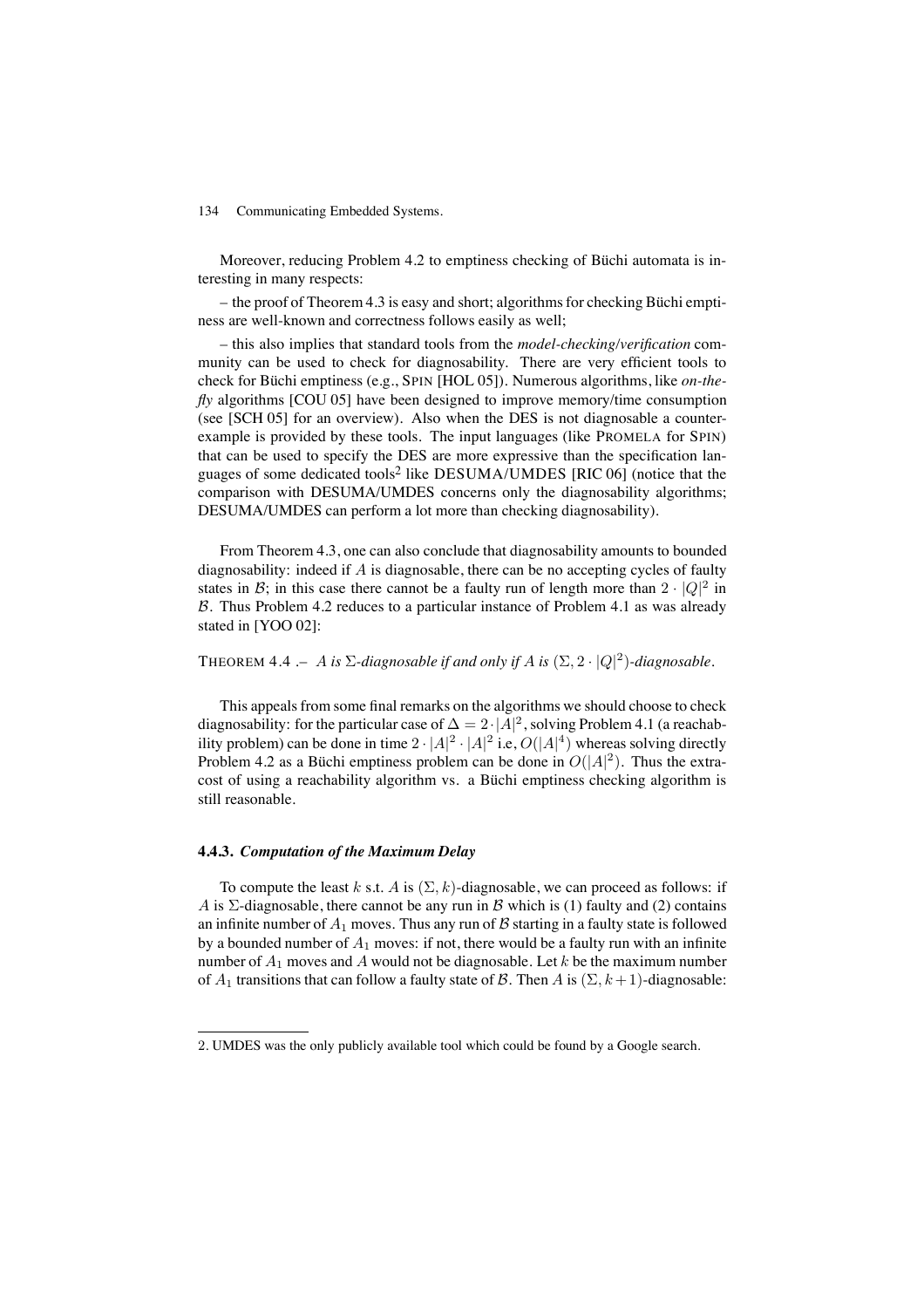otherwise, there would a faulty run with  $k+1$  actions of  $A_1$ . Moreover A is not  $(\Sigma, k)$ diagnosable because there is a faulty run in  $\mathcal B$  which has  $k \, A_1$  steps; the definition of  $A_2$  and  $\beta$  implies (Lemma 4.1) that A has a k-faulty run and a non-faulty run with the same observation. Altogether this means that the maximum delay to detect faults is  $k+$ 1. Let  $Max_d(A)$  be the value of this maximum delay. Computing  $Max_d(A)$  amounts to finding the maximum number of  $A_1$  actions that can follow a faulty (reachable) state of  $\beta$ . This can be computed in polynomial time. Solving Problem 4.3 can also be done by a binary search solving iteratively ∆-diagnosability problems starting with  $\Delta = 2 \cdot |A|^2$ . As there are at most  $O(\log |A|)$   $\Delta$ -diagnosability problems to solve we obtain:

THEOREM 4.5 .– *Problem 4.3 can be solved in polynomial time*  $O(\log |A| \cdot |A|^4)$ .

Using a different approach, Problem 4.3 was reported to be solvable in  $O(|A|^3)$ in [YOO 03]. The algorithm is based on the computation of longest paths in a weighted automaton built from  $A_1 \times A_1 \times A_2$ .

# **4.4.4.** *Synthesis of a Diagnoser*

To compute a witness diagnoser when A is  $\Sigma$ -diagnosable, we just have to determinise  $A_1$ . To do this, we use the classical *subset construction*. Let F be the set of faulty states of  $A_1$  i.e,  $F = Q \times \{1\}$ .

Define  $E_a(q)$  to be the set of states q' s.t. there is a path in  $A_1$  from q to q' involving only a finite number of  $\tau$  steps followed by a:

$$
E_a(q) = \{q'' \mid q \xrightarrow{\tau^*} q' \xrightarrow{a} q''\}.
$$
 [E]

We then define the deterministic automaton  $Det(A_1) = (S, s_0, \Sigma, \delta', F', \emptyset)$  by:  $-S = 2^Q$ ;

 $- s_0 = \{q' \in Q \times \{0, 1\} \mid (q_0, 0) \xrightarrow{\tau^*} q' \};$  $-$  for  $s \in S$ ,  $a \in \Sigma$ ,  $\delta'(s, a) = \cup_{x \in s} E_a(x)$ ;  $-F' = \{s \in S \mid s \subseteq F\}.$ 

 $Det(A_1)$  is deterministic by construction. Let w be a word in  $\pi_{\sum}(\mathcal{L}^*(A)),$  *last*(w) is thus determined in a unique way.

To obtain a  $(\Sigma, Max_d(A))$ -diagnoser D for A, we let  $D(w) = 1$  if  $last(w) \in F'$ and 0 otherwise. This diagnoser detects faults at most  $Max_d(A)$  discrete steps after they occurred. It has size exponential in the size of A.

THEOREM 4.6 .– *Problem 4.4 can be solved in time*  $O(2^{|A|})$ .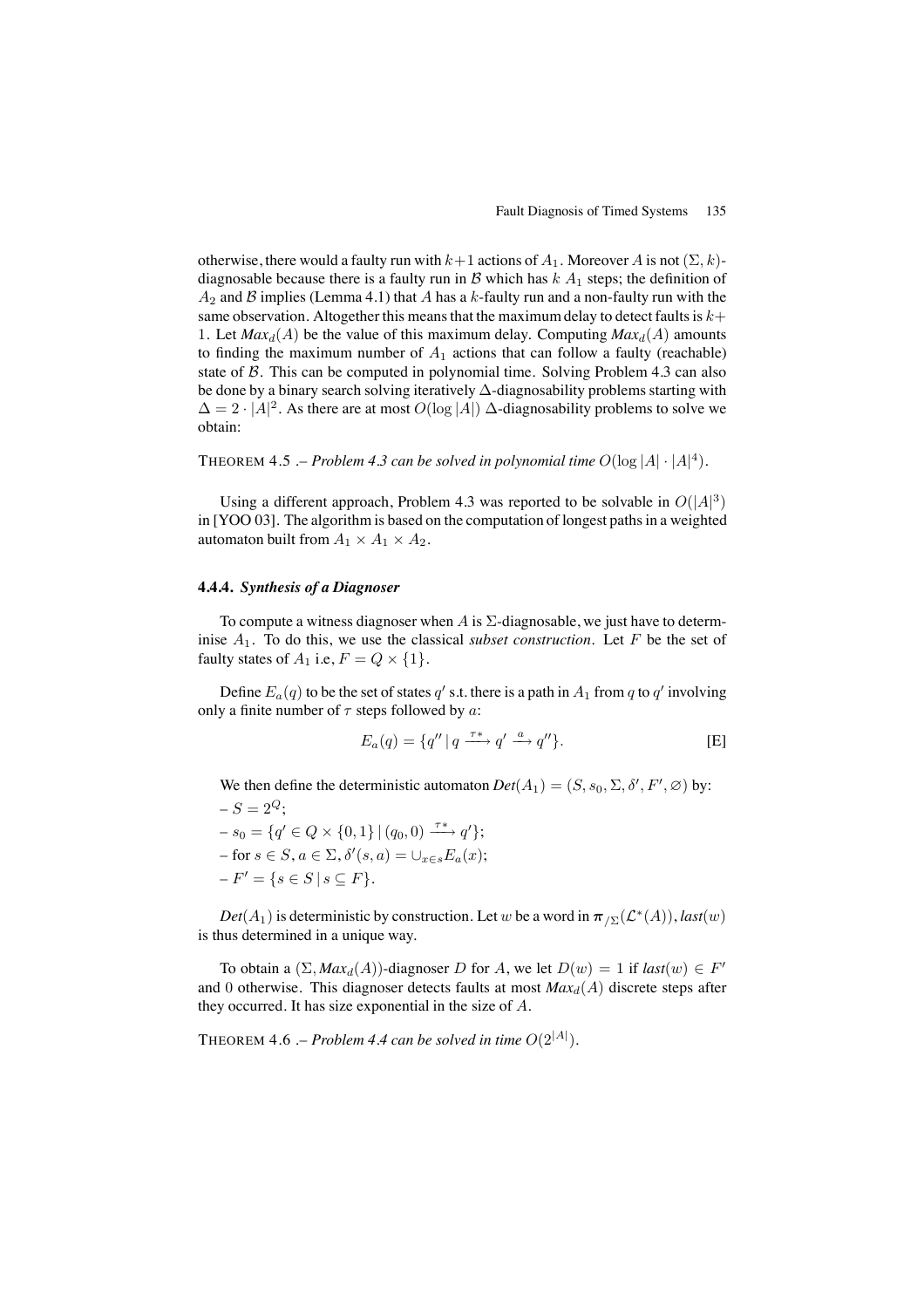#### **4.5. Fault Diagnosis for Timed Systems**

In this section, we show how to decide wether a systems given as a timed automaton is diagnosable or not. For the synthesis problem, we take into account the *resources* (clocks and integer constants) that a diagnoser can use. Indeed, there is one major difference between the fault diagnosis problems in discrete time and dense time: if a timed automaton is diagnosable, there is not always a diagnoser which is a (deterministic) timed automaton. This is in contrast to the discrete time case where a finite automaton diagnoser (at most of exponential size) can be built when a system is diagnosable. The results of sections 4.5.1 to 4.5.4 are based on [TRI 02] and the results of section 4.5.5 on [BOU 05, CHE 04].

Throughout this section, we assume  $A = (L, l_0, X, \Sigma_{\tau, f}, E, Inv)$  is a timed automaton with faults.

# **4.5.1.** *Checking* ∆*-Diagnosability*

Let t be a fresh clock not in X. Let  $A_1(\Delta) = ((L \times \{0, 1\}) \cup \{Bad\}, (l_0, 0), X \cup$  $\{t\}, \Sigma_{\tau}, E_1, Inv_1$  where *Bad* is a fresh location not in L, and:

- $-((\ell, n), g, \lambda, r, (\ell', n)) \in E_1$  if  $(\ell, g, \lambda, r, \ell') \in E, \lambda \in \Sigma \cup \{\tau\};$
- $((\ell, 0), g, \tau, r \cup \{t\}, (\ell', 1)) \in E_1 \text{ if } (\ell, g, f, r, \ell') \in E;$
- $I_{n}I(n) = Inv(\ell), Inv_1((\ell, 1)) = Inv(\ell) \wedge t \leq \Delta$  and  $Inv_1(Bad) = T$ ;
- $-$  for  $\ell \in L$ ,  $((\ell, 1), t > \Delta, \tau, \varnothing, Bad) \in E_1$

and  $A_2 = (L, l_0, X_2, \Sigma_\tau, E_2, Inv_2)$  with:

 $-X_2 = \{x_2 \mid x \in X\}$  (clocks of A are renamed);

 $-(\ell, g_2, \lambda, r_2, \ell') \in E_2$  if  $(\ell, g, \lambda, r, \ell') \in E$ ,  $\lambda \in \Sigma \cup {\tau}$  with:  $g_2$  is g where each clock x is replaced by its counterpart  $x_2$ ;  $r_2$  is r with the same renaming;

 $-Inv_2(\ell)$  is  $Inv(\ell)$  with the renaming of x by  $x_2$ .

Consider  $A_1(\Delta) \times A_2$ . A faulty state of  $A_1(\Delta) \times A_2$  is a state of the form  $(((\ell, 1), v), (\ell', v'))$  i.e, where the state of  $A_1$  is faulty. Let  $Runs_{\geq \Delta}(A_1(\Delta) \times A_2)$ be the runs of  $A_1(\Delta) \times A_2$  s.t. a faulty state of  $A_1$  is encountered and s.t. at least  $\Delta$ time units have elapsed after this state. Then there are two runs, one ∆-faulty and one non-faulty which give the same observation. Moreover, because  $t$  is reset exactly when the first fault occurs, we have  $t \geq \Delta$ . Conversely, if a state of the form  $(((\ell, 1), v), (\ell', v'))$  with  $v(t) \geq \Delta$  is reachable, then there are two runs, one  $\Delta$ -faulty and one non-faulty which give the same observation. Location  $Bad$  in  $A_1$  is thus reachable exactly if A is not  $\Delta$ -diagnosable. Let D be  $A_1(\Delta) \times A_2$  with the final set of locations  $F_{\mathcal{D}} = \{Bad\}$  and  $R_{\mathcal{D}} = \emptyset$ .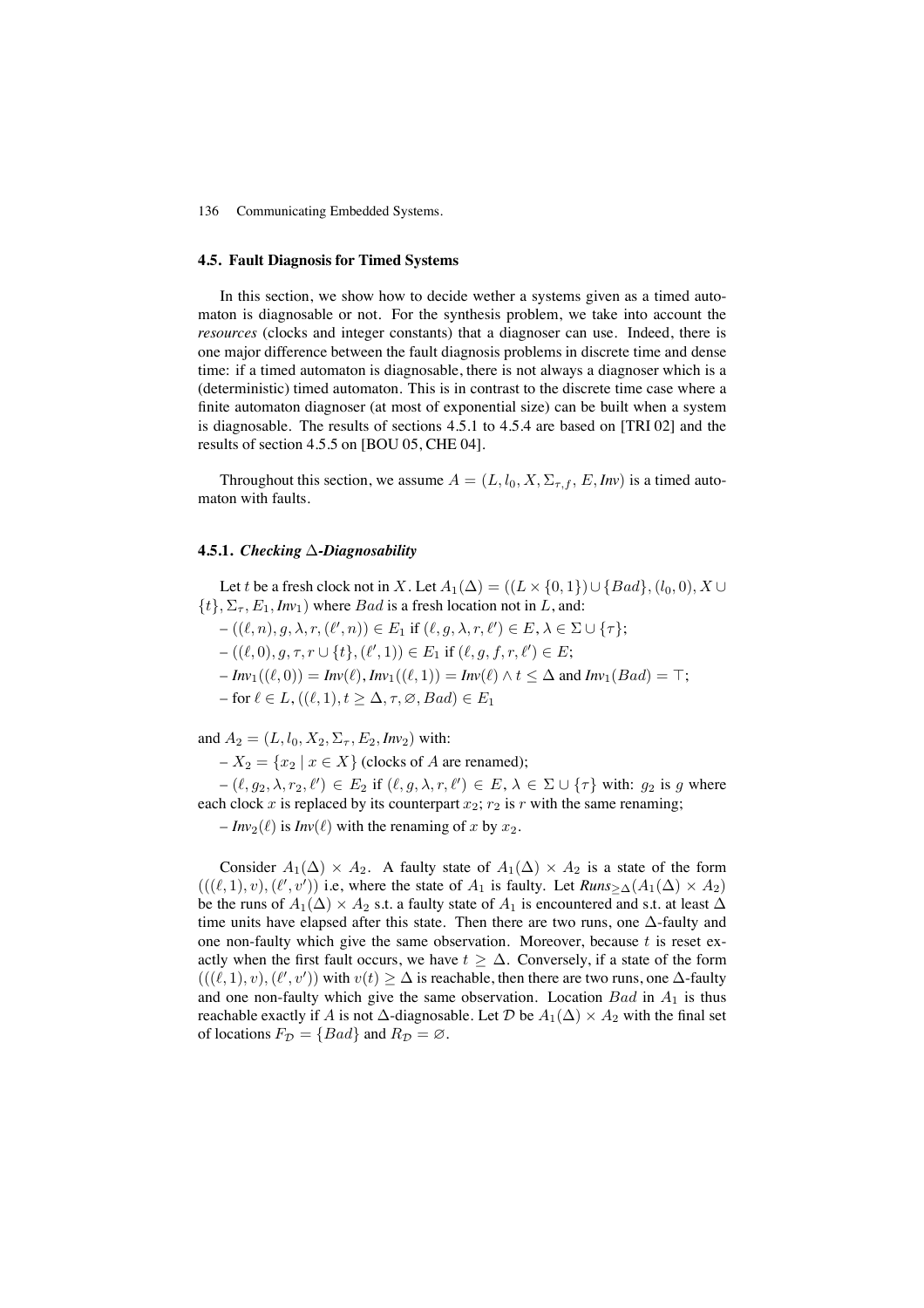THEOREM 4.7 ([TRI 02]).– A is  $\Delta$ -diagnosable if and only if  $\mathcal{L}^*(\mathcal{D}) = \emptyset$ .

Checking reachability of a location for timed automata is PSPACE-complete [ALU 94a]. More precisely, it can be done in linear time on the region graph. The size of the region graph of D is  $(2 \cdot |L|^2 + |L|) \cdot (2|X| + 1)! \cdot 2^{2|X|+1} \cdot K^{2|X|} \cdot \Delta$  where K is the maximal constant appearing in A. It follows that:

COROLLARY 4.2 .– *Problem 4.1 can be solved in PSPACE for TA.*

#### **4.5.2.** *Checking Diagnosability*

As for the untimed case, we build an automaton  $D$ , which is a special version of  $A_1(\Delta) \times A_2$ . Assume  $A_1$  is defined as before omitting the clock t and the location Bad. In the timed case, we have to take care of the following real-time related problems [TRI 02]:

– some runs of  $A_2$  might prevent time from elapsing from a given point in time. In this case, equation (4.1) cannot be satisfied but this is for a spurious reason: for  $\Delta$ large enough, there will be no  $\Delta$  faulty run in  $A_1 \times A_2$  because  $A_2$  will block the time. In this case we can claim that  $A$  is diagnosable but it is not realistic;

– a more tricky thing may happen:  $A_1$  could produce a Zeno run<sup>3</sup> after a fault occurred. This could happen by firing infinitely many  $\tau$  transitions in a bounded amount of time. If we declare that  $\vec{A}$  is not diagnosable but the only witness run is a Zeno run, it does not have any physical meaning. Thus to declare that  $A$  is not diagnosable, we should find a non-Zeno witness run which is realizable, and for which time diverges.

To cope with the previous dense-time related problems we have to ensure that the two following conditions are met:

- $C_1$ :  $A_2$  is *timelock-free* i.e,  $A_2$  cannot prevent time from elapsing; this implies that every finite non-faulty run of  $A_2$  can be extended in a time divergent run. We can assume that  $A_2$  satisfies this property or check it on  $A_2$  before checking diagnosability;
- $C_2$ : for A to be non-diagnosable, we must find an infinite run in  $A_1 \times A_2$  for which time diverges.

 $C_2$  can be enforced by adding a third timed automaton  $Div(x)$  and synchronizing it with  $A_1 \times A_2$ . Let x be a fresh clock not in X. Let  $Div(x) = (\{0, 1\}, 0, \{x\}, E, Inv)$ be the TA given in Figure 4.2.

<sup>3</sup>. A Zeno run is a run with infinitely many discrete steps the duration of which is bounded.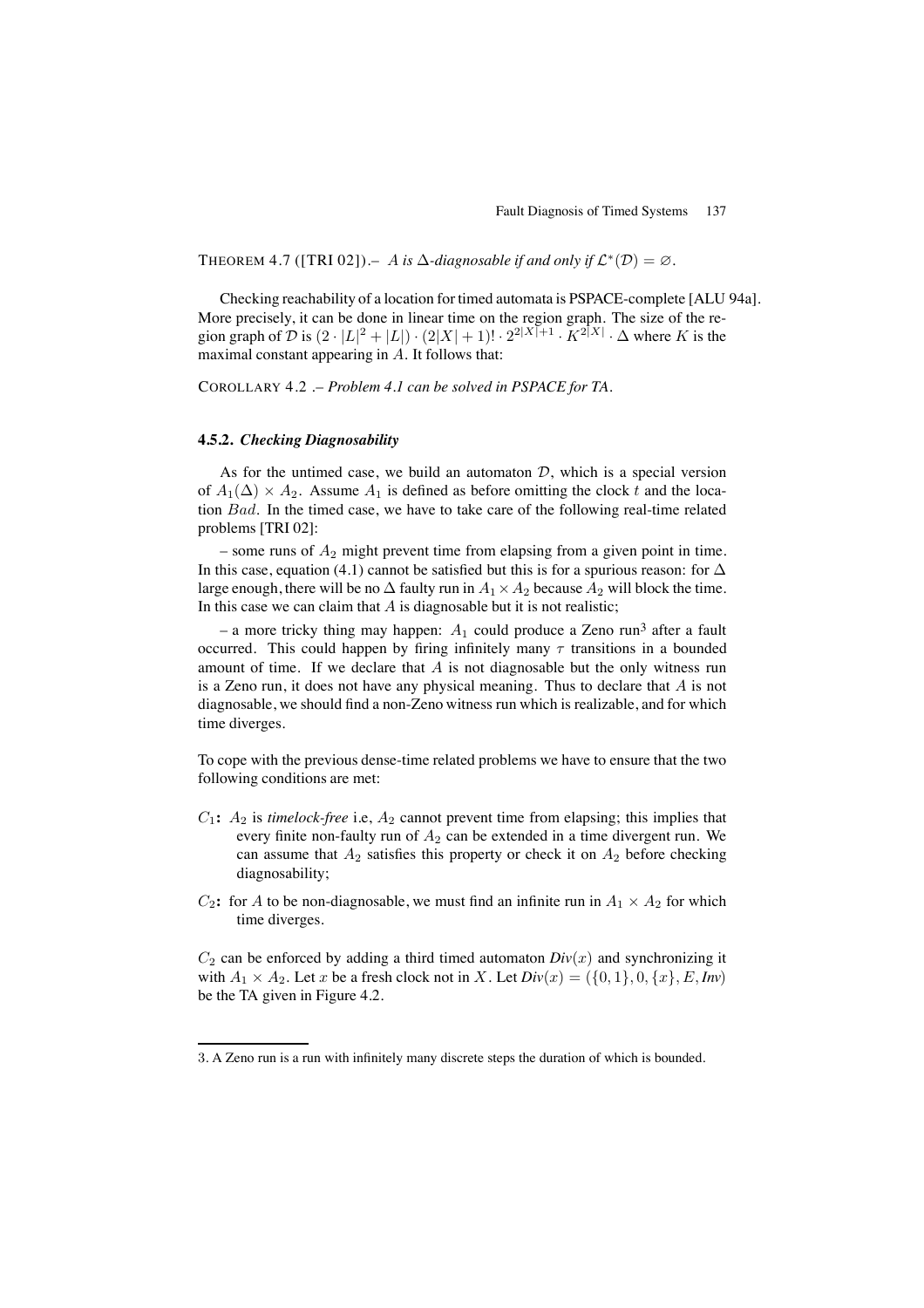

**Figure 4.2.** *Timed Automaton*  $Div(x)$ 

If we use  $F = \emptyset$  and  $R = \{1\}$  for  $Div(x)$ , any infinite accepted run is time divergent. Let  $\mathcal{D} = (A_1 \times A_2) \times Div(x)$  with the sets  $F_{\mathcal{D}} = \emptyset$  and  $R_{\mathcal{D}}$  is the set of states where  $A_1$  is in a faulty state and  $Div(x)$  is in location 1. The following theorem is the counterpart of Theorem 4.3 for timed automata:

THEOREM 4.8 ([TRI 02]).– A *is diagnosable if and only if*  $\mathcal{L}^{\omega}(\mathcal{D}) = \emptyset$ .

PROOF 4.4 .–

Proof of  $\implies$ . Assume  $\mathcal{L}^{\omega}(\mathcal{D}) \neq \emptyset$ . Let  $\rho \in \mathcal{L}^{\omega}(\mathcal{D})$ . Because of the definition of  $R_{\mathcal{D}}$ ,  $\rho$  is a time divergent run:  $\forall \alpha \in \mathbb{N}$ , there is a prefix  $\rho[\alpha]$  of  $\rho$  such that *Duration*( $\rho[\alpha]$ )  $\geq \alpha$ . Using Lemma 4.1 (extended for timed automata), there exist two runs  $\rho_{\alpha,1} = \rho[\alpha]_{1}$  and  $\rho_{\alpha,2} = \rho[\alpha]_{2}$  such that  $\pi_{/\Sigma}(tr(\rho_{\alpha,1})) = \pi_{/\Sigma}(tr(\rho_{\alpha,2}))$  and  $\rho_{\alpha,1} \in \text{Faulty}_{>\alpha}(A), \rho_{\alpha,2} \in \text{NonFaulty}(A)$ . For every  $\alpha$ , equation [4.2] is satisfied and thus  $\overline{A}$  is not  $\Sigma$ -diagnosable.

Proof of  $\Leftarrow$ . Assume A is not  $\Sigma$ -diagnosable. Then, from Equation [4.2], for every  $\alpha \in \mathbb{N}$ , there are two runs  $\rho_1 \in \text{Faulty}_{\geq \alpha}(A), \rho_2 \in \text{NonFaulty}(A), \pi_{\geq}(tr(\rho_1)) =$  $\pi_{\text{Z}}(tr(\rho_2))$ . From Lemma 4.2 (again extended to finite automata), the following property (P) holds: for every  $\alpha$ , there exists<sup>4</sup> a run  $\rho[\alpha] \in \text{Runs}_{\geq \alpha}((A_1 \times A_2) \times$  $Div(x)$ ) such that  $\rho[\alpha]_{11} = \rho_1$  and  $\rho[\alpha]_{12} = \rho_2$ . To replay the proof of Theorem 4.3, we use a property of the region graph introduced in Chapter 2. Let  $RG(\mathcal{D})$  be the region graph of D. This graph is finite and satisfies:  $\rho$  is a run of  $RG(\mathcal{D})$  if and only if there is a *timed version* of  $\rho$ ,  $\tilde{\rho}$  which is a run of D. Property (P) above, implies that faulty behaviours of arbitrary length exist in the region graph  $RG(\mathcal{D})$ . As this graph is finite, from König's Lemma, there is an infinite run<sup>5</sup> in  $RG(\mathcal{D})$  from a faulty state. Hence there is a timed version of this run which is an infinite execution in  $D$ . And thus  $\mathcal{L}^{\omega}(\mathcal{D}) \neq \emptyset$ .  $\square$ 

Deciding whether  $\mathcal{L}^{\omega}(A) \neq \emptyset$  for timed automata is PSPACE-complete [ALU 94a]. Thus deciding diagnosability is in PSPACE.

<sup>4.</sup> *Div(x)* does not constraint  $A_1$  nor  $A_2$  and every run of  $A_1 \times A_2$  can be interleaved with a run of  $Div(x)$  to form a run of  $(A_1 \times A_2) \times Div(x)$ .

<sup>5</sup>. The reason is the same as for for the proof of Theorem 4.3.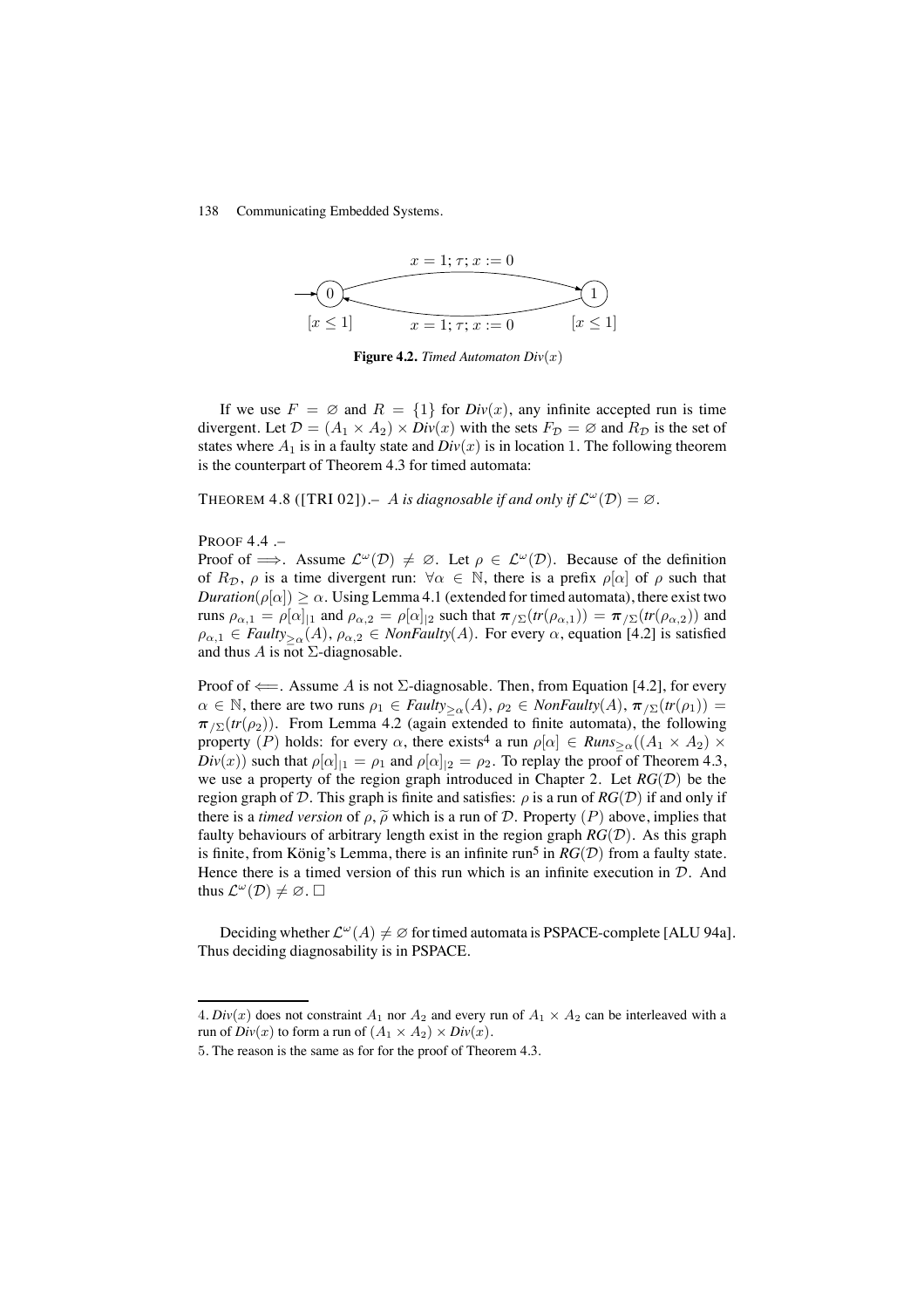The reachability problem for TA can be reduced to a diagnosability problem [TRI 02]. Let A be a TA on alphabet  $\Sigma$  and *End* a particular location of A. We want to check whether *End* is reachable in A. It suffices to build A' on the alphabet  $\Sigma_{\tau,f}$  by adding to A the following transitions:  $(End, \top, \lambda, \emptyset, End)$  for  $\lambda \in \{\tau, f\}$ . Then: A' is not diagnosable if and only if *End* is reachable in A. It follows that:

THEOREM 4.9 ([TRI 02]).– *Problem 4.2 is PSPACE-complete for TA.*

### **4.5.3.** *Computation of the Maximal Delay*

To compute the maximim delay, we can proceed as for the untimed case. Assume we have checked that A is  $\Sigma$ -diagnosable. We can then check wether A is  $(\Sigma, \Delta)$ diagnosable starting with  $\Delta = 1 = 2^0$ , and then  $\Delta = 2^k$ , increasing k, until A is  $(\Sigma, 2^k)$ -diagnosable (which is bound to happen as we have previously checked that A is  $\Sigma$ -diagnosable). Let  $k_0$  be the smallest k such that A is  $(\Sigma, 2^{k_0})$ -diagnosable. We can then do a binary search for the maximal delay k in the interval  $[2^{k_0-1} + 1, 2^{k_0}]$ .

Nevertheless, we can be more effective because we draw another conclusion from the proof of Theorem 4.8: if a TA  $\ddot{A}$  is diagnosable, there cannot be any cycle with faulty states in the region graph of  $A_1 \times A_2 \times Div(x)$ . Indeed, otherwise, by Theorem 4.1, there would be a non-Zeno word in  $A_1 \times A_2 \times Div(x)$  itself<sup>6</sup>. Let  $\alpha(A)$ denote the size of the region graph  $RG(A_1 \times A_2 \times Div(x))$ . If A is diagnosable, then (P<sub>1</sub>): a faulty state in  $RG(A_1 \times A_2 \times Div(x))$  can be followed by at most  $\alpha(A)$  (faulty) states. Notice that a faulty state cannot be followed by a state  $(s, r)$  where r is an unbounded region of A, as this would give rise to a non-Zeno word in  $A_1 \times A_2 \times Div(x)$ . Hence  $(P_2)$ : all the regions following a faulty state in  $RG(A_1 \times A_2 \times Div(x))$  are bounded. As the amount of time which can elapse within a region is less than 1 time unit<sup>7</sup>, this implies that the duration of the longest faulty run in  $A_1 \times A_2 \times Div(x)$  is less than  $\alpha(A)$ . Actually as every other region is a *singular region*<sup>8</sup>, it must be less than  $(\alpha(A)/2) + 1$ . Thus we obtain the following result:

THEOREM 4.10 .– A *is diagnosable if and only if* A *is*  $(\alpha(A)/2 + 1)$ *-diagnosable.* 

As diagnosability can be reduced to  $\Delta$ -diagnosability for timed automata:

<sup>6.</sup> Note that this is true because we add the automaton  $Div(x)$ . Otherwise an infinite run in the region graph of a TA does not imply a time divergent run in the TA A itself.

<sup>7</sup>. We assume the constants are integers.

<sup>8.</sup> A singular region is a region in which time elapsing is not possible e.g., defined by  $x =$  $0 \wedge y \geq 1$ .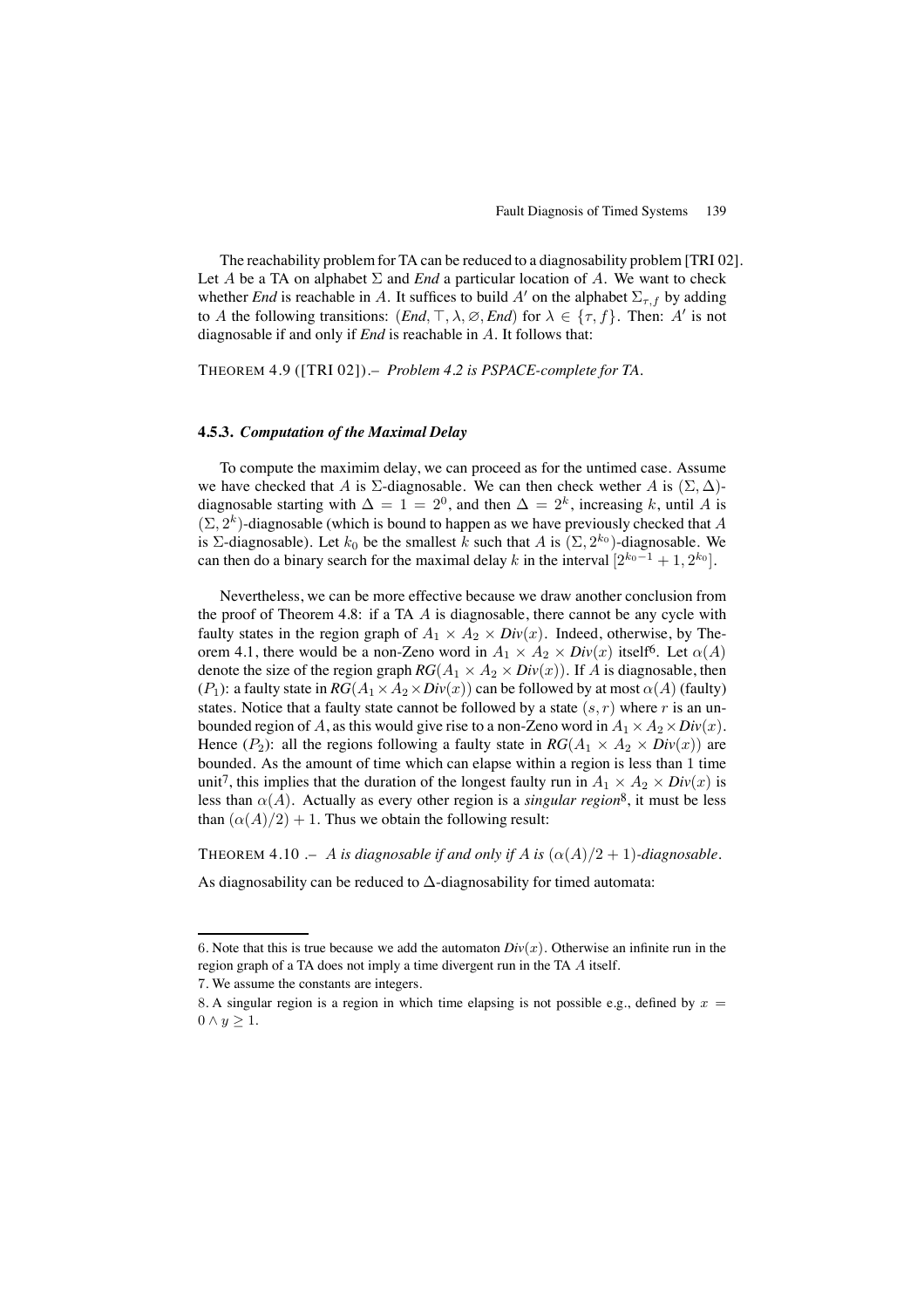COROLLARY 4.3 .– *Problem 4.1 is PSPACE-complete for TA.*

PROOF 4.5 .– The size of the binary encoding of  $(\alpha(A)/2 + 1)$  is polynomial in the size of  $A \square$ 

Although Problem 4.1 and Problem 4.2 are PSPACE-complete for timed automata, the price to pay to solve Problem 4.2 as a reachability problem is much higher than solving it as a Büchi emptiness problem: indeed the size of the region graph of  $A_1(\alpha(A)/2+1) \times A_2$  is the square of the size of the region graph of  $A_1 \times A_2 \times Div(x)$ which is already exponential in the size of A. Time-wise this means a blow up from  $2^n$  to  $2^{n^2}$  which is not negligible as in the discrete case.

#### **4.5.4.** *Synthesis of a Diagnoser*

In case A is  $\Sigma$ -diagnosable, we define a diagnoser as a mapping which performs a state estimate of  $A$  after a timed word  $w$  is read by  $A$ . Indeed, we cannot determinize  $A$  (as for the untimed case) because timed automata cannot always be determinized [ALU 94a]. Moreover, testing whether a timed automaton is determinizable is undecidable [FIN 05, TRI 06].

Note that for classes of determinizable timed automata like ERA (see [ALU 94b]), we can do the same construction as for the untimed case.

Nevertheless, there are some non deterministic timed automata which do not admit any deterministic timed automaton as a diagnoser. An example automaton,  $C$ , is given in Figure 4.3. The faulty runs of C are of the form  $\delta$ .a.t with  $\delta \in \mathbb{N}$  and  $t \geq 0$ , and the non-faulty runs are of the form  $\delta.a.t$  with  $\delta \notin \mathbb{N}$ . Equation [4.1] is thus satisfied for every delay  $\Delta$  and C is diagnosable. We can build a 0-diagnoser for C which is the mapping  $D : TW^*(\{a\}) \to \{0,1\}$  given by  $D(\delta.a.t) = 1$  if  $\delta \in \mathbb{N}$ and  $D(\delta.a.t) = 0$  otherwise. But there is no deterministic timed automaton which can accept the language  $\delta \alpha$  with  $\delta \in \mathbb{N}$  (Cf. [BER 98]). To build a diagnoser in the general case we proceed as follows. The first stage is to add to the states of  $A$  a bit which indicates whether a fault occurred or not. This amounts to building  $A_1$  as defined earlier in this section. Then  $A$  has tow types of states: faulty states with the bit set to 1 and non-faulty states with the bit set to 0. We then define a mapping D which computes the (symbolic) set of states  $A$  can be in after reading a timed word w. This set of states is updated after each occurrence of a new event  $(\delta, a)$ . If the set of states  $A$  can be in after reading a timed word  $w$  contains only faulty states, then we can announce a fault. If it contains both faulty and non faulty states it is too early to decide wether a fault really occurred.

The formal construction of such a mapping is detailed in [TRI 02]. A diagnoser in the general case is thus an algorithm (a Turing machine) which computes sets of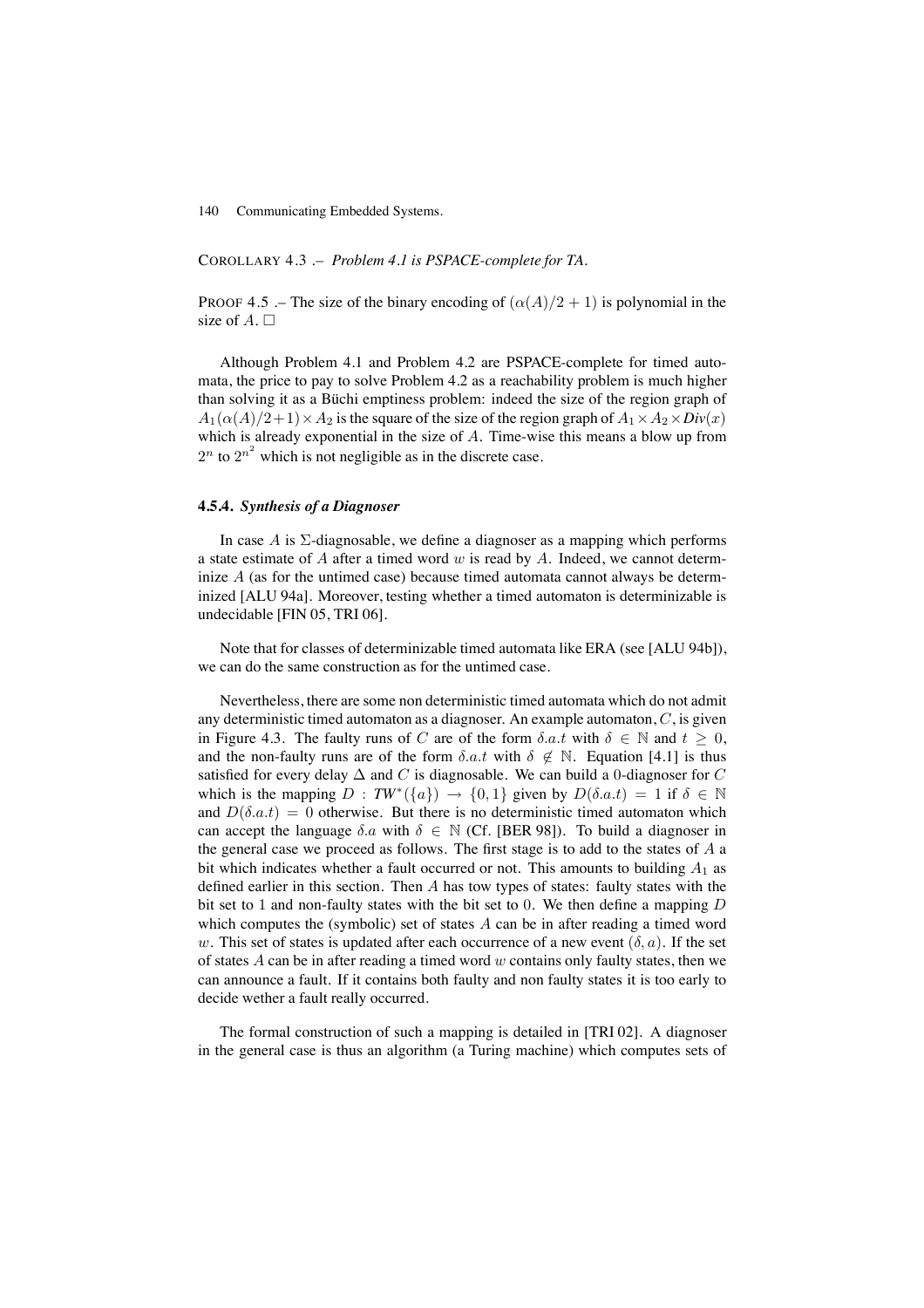#### Fault Diagnosis of Timed Systems 141



**Figure 4.3.** *Automaton* C *(taken from [BOU 05])*

symbolic states. The worst case is obtained when each state is a node of the region graph. Thus computing the set of states  $A$  can be in can be done in time exponential in the size of A.

If we have to compute this set of states in real-time, this can be prohibitive. It is thus sensible to address the problem of diagnosability with timed automata, where we compute off-line a diagnoser which is a timed automaton. This is the purpose of the next section.

#### **4.5.5.** *Fault Diagnosis with Deterministic Timed Automata*

The fault diagnosis problem with deterministic timed automata (DTA) was introduced and solved in [BOU 05, CHE 04]. A closely related problem was studied in [KRI 04b] for the synthesis of *timed testers* which are deterministic timed automata.

We recall that a timed automaton A is deterministic if there is no  $\tau$  labelled transition in A, and if, whenever  $(\ell, g, a, r, \ell')$  and  $(\ell, g', a, r', \ell'')$  are transitions of A,  $g \wedge g' \equiv \bot$ . A is *complete* if from each state  $(\ell, v)$ , and for each action a, there is a transition  $(\ell, g, a, r, \ell')$  such that  $v \models g$ . Let C be a class of deterministic timed automata. We note DTA the class of deterministic timed automata.

In the sequel, DTA diagnosers are used as language acceptors and we do not need any invariants on locations. We let  $Inv<sub>T</sub>$  (abusing notations) be the invariant which assigns  $\top$  to any location of a DTA.

DEFINITION 4.4 (C-DIAGNOSER).– Let A be a timed automaton over  $\Sigma_{\tau,f}$  and  $\Delta \in$ N. A  $(\Sigma, \Delta)$ -C-diagnoser for A is a complete and deterministic timed automaton  $\Theta = (N, n_0, C, \Sigma, E_\Theta, Inv_\top, F_\Theta, \emptyset)$  in the class C such that:

 $-$  for each  $\rho \in \text{NonFaulty}(A), \text{last}(\pi_{\text{Z}}(tr(\rho))) \notin F_{\Theta};$ 

$$
- \text{ for each } \rho \in \text{Faulty}_{\geq \Delta}(A), \text{last}(\pi_{/\Sigma}(tr(\rho))) \in F_{\Theta}.
$$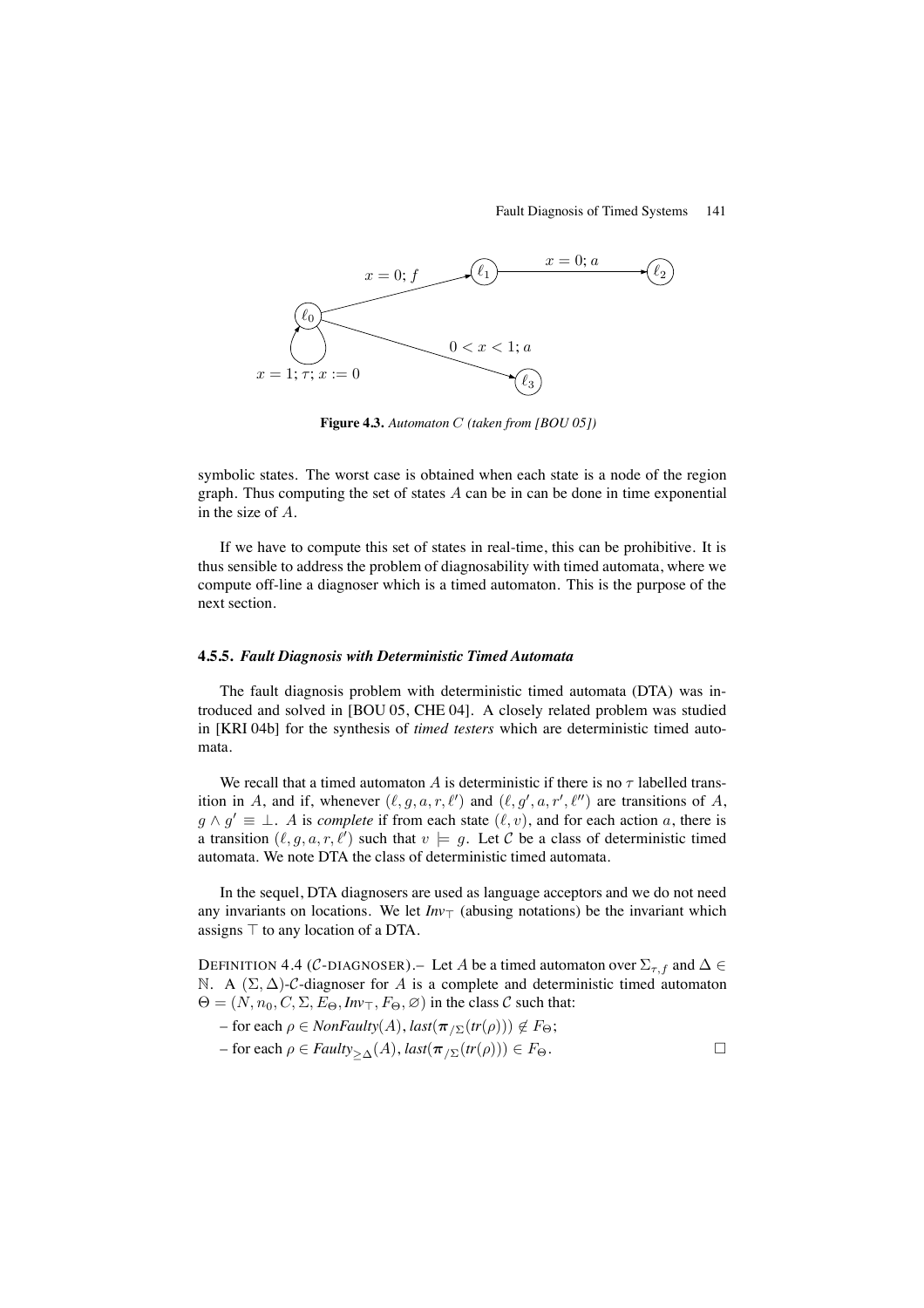In other words,  $\Theta$  accepts the  $\Delta$ -faulty words, but not the non-faulty words. A is  $(\Sigma, \Delta)$ -C-diagnosable if there is a  $(\Sigma, \Delta)$ -C-diagnoser for A. A is  $\Sigma$ -C-diagnosable if there exists a  $\Delta \in \mathbb{N}$  such that A is  $(\Sigma, \Delta)$ -C-diagnosable. The fault diagnosis problem using a diagnoser in  $\mathcal C$  can be formally stated as follows:

PROBLEM 4.5 (C-DIAGNOSABILITY).-INPUT: A TA  $A = (L, \ell_0, X, \Sigma_{\tau, f}, E, Inv)$ . PROBLEM: Is  $A \Sigma$ -C-diagnosable?

In this problem, we are looking for a delay  $\Delta$  and a deterministic timed automaton in the class  $\mathcal C$  which accepts the  $\Delta$ -faulty words.

EXAMPLE 4.2 .– The timed automaton  $\mathcal{A}(3)$  of Figure 4.1 is 3-diagnosable and there is a deterministic timed automaton which is a 3-diagnoser. An example is the automaton of Figure 4.4: when location 3 is reached we announce a fault. Actually this automaton is in location 3 if and only if a fault occurred less than 3 time units ago and was followed by a b.  $A(3)$  fires a transition on the occurrences of observable events  $(a \text{ and } b)$  in a deterministic manner. When it enters location 3 a fault has certainly occurred. Thus  $A(3)$  is 3-DTA-diagnosable.

Problem 4.5 in its general version is still open. A solution for a simpler version has been proposed in [BOU 05] when the resources of the automata of the class  $\mathcal C$  are fixed and when the maximum delay  $\Delta$  to announce a fault is given. The resources of a timed automaton are: the number of clocks it can use, the constants the clocks can be compared against; this includes the maximal constant and the granularity of the constants. For instance, the ressources of a class of timed automata can be given as a triple  $(\lbrace x \rbrace, 2, \frac{1}{3})$  with the meaning:

- only one clock (the name  $x$  is unimportant) can be used to measure time;
- the maximal constant that can be used is 2;
- x can only be compared against multiples of  $\frac{1}{3}$  in the interval  $[-2, 2]$ .



**Figure 4.4.** *A DTA Diagnoser for* A(3)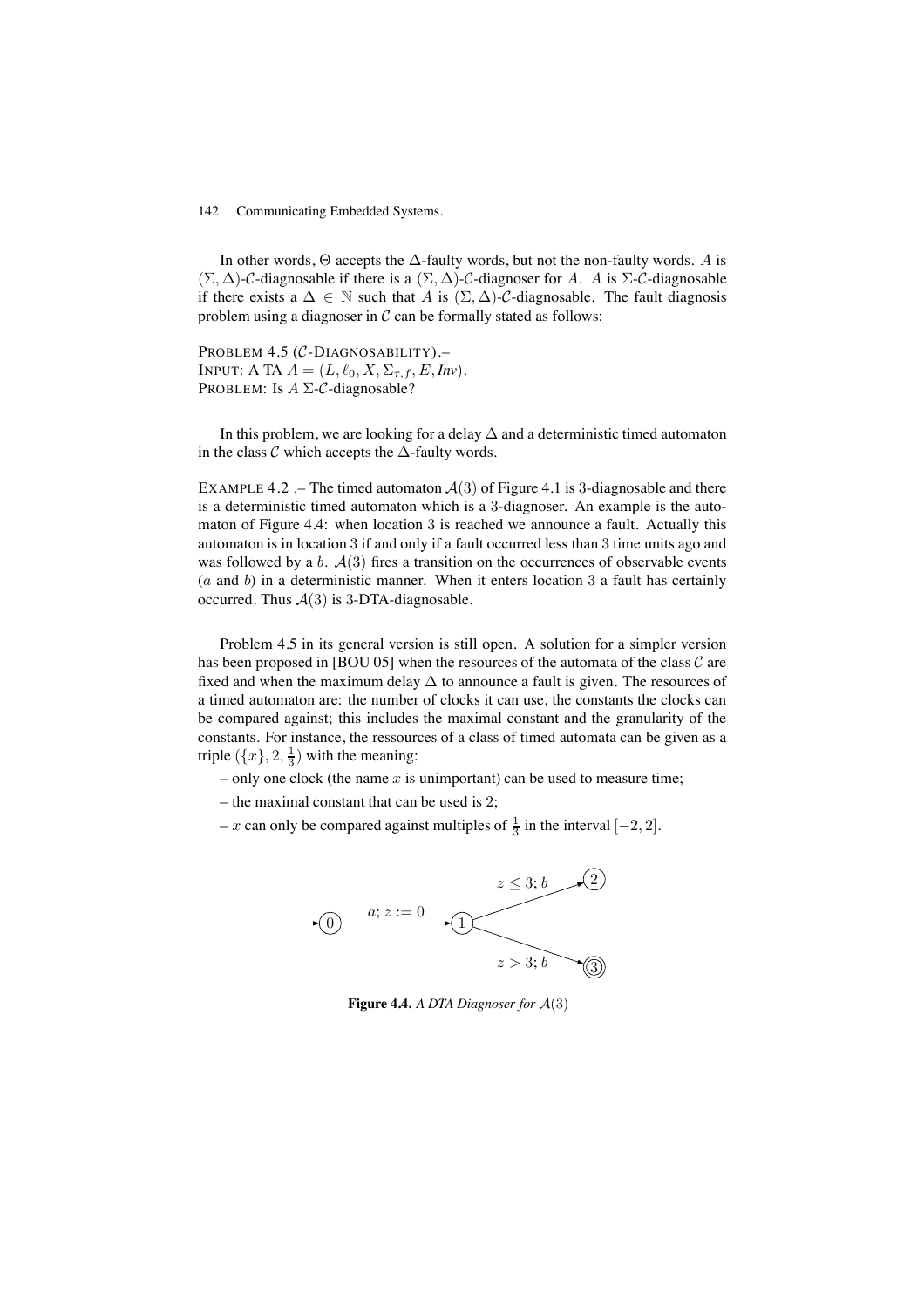EXAMPLE 4.3 .– The automaton  $\mathcal{A}(3)$  is diagnosable with the resource  $({z},3,1)$ .

Let  $\mu = (Y, \max, \frac{1}{m})$  be a resource<sup>9</sup>, with Y a finite set of clocks (disjoint from X), max  $\in \mathbb{N}$  and  $m \in \mathbb{N}^*$ . A timed automaton *of resource*  $\mu$  is an automaton which uses clocks in  $Y$ , those clocks are compared to constants the absolute values of which are less than max and which are multiples of  $\frac{1}{m}$ . We let DTA<sub> $\mu$ </sub> be the set of determiistic timed automata of resource  $\mu$ . In the sequel we use the term « regions of  $\mu$  » for the set of regions of granularity  $\mu$  and also the clock constraints which define these regions. The DTA diagnosis problem with fixed resource  $\mu$  is the following:

PROBLEM  $4.6$  (DTA $<sub>u</sub>$ -DIAGNOSABILITY).</sub> INPUT: A TA  $A = (L, \ell_0, X, \Sigma_{\tau, f}, E, Inv)$  and a resource  $\mu$ . PROBLEM: Is  $A \Sigma$ -DTA<sub>u</sub>-diagnosable?

The previous problem is still open: the maximum delay  $\Delta$  to annouce a fault is not an input of this problem. A simpler problem is thus:

PROBLEM 4.7 (∆-DTAµ-DIAGNOSABILITY).– INPUT: A TA  $A = (L, \ell_0, X, \Sigma_{\tau, f}, E, Inv)$  and a delay  $\Delta \in \mathbb{N}$ . PROBLEM: Is  $A(\Sigma, \Delta)$ -DTA<sub>u</sub>-diagnosable?

A solution to Problem 4.7 has been proposed in [BOU 05]. Before giving the sketch of this solution, we focus on the following problem:

PROBLEM 4.8 (CHECKING DTA-DIAGNOSABILITY).– INPUT: A TA  $A = (L, \ell_0, X, \Sigma_{\tau, f}, E, Inv)$ , a DTA  $\Theta = (N, n_0, C, \Sigma, E_{\Theta}, Inv_{\top}, F_{\Theta}, \varnothing)$ and  $\Delta \in \mathbb{N}$ . PROBLEM: Is  $\Theta$  a  $(\Sigma, \Delta)$ - diagnoser for A?

To solve the previous problem, we consider the automaton  $A_1$  of paragraph 4.5.1. We let  $A(\Delta) = A_1(\Delta)$ . In  $A(\Delta)$  we can distinguish the  $\Delta$ -faulty locations,  $L_{\Delta f}$  =  ${Bad}$ , and the non-faulty locations,  $L_{\neg f}$ , of the form  $(\ell, 0)$ .

To check that  $\Theta$  is a  $(\Sigma, \Delta)$ -diagnoser for A amounts to verifying that each reachable state  $((q, v), (n, v'))$  of  $A(\Delta) \times \Theta$  satisfies:

1)  $q \in L_{\Delta f} \implies n \in F_{\Theta};$ 2)  $n \in F_{\Theta} \implies q \notin L_{-f}$  (i.e,  $q = (\ell, k)$  and  $k = 1$ ).

<sup>9</sup>. Such a triple is also called a *granularity* in the literature.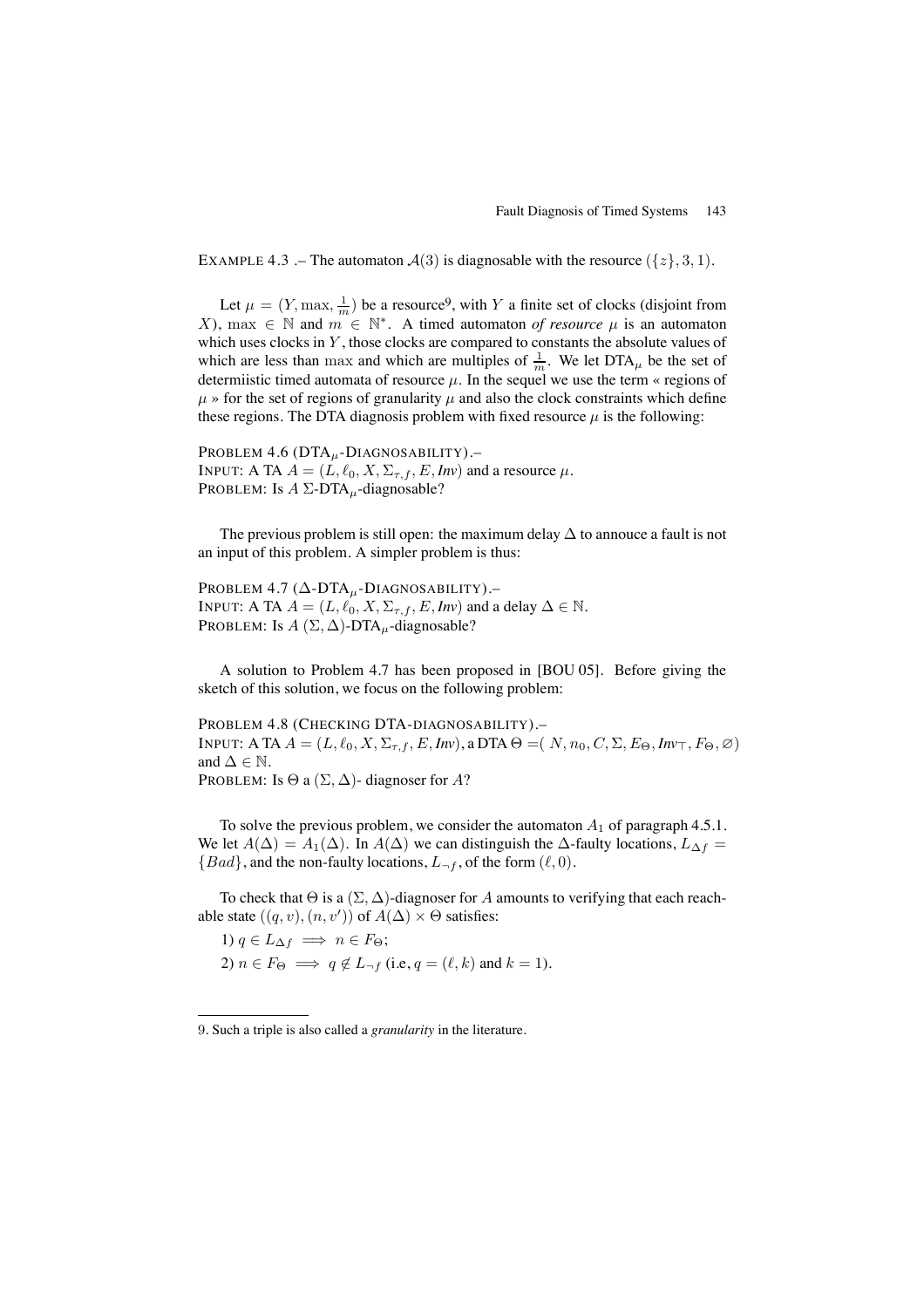This can be done in PSPACE using the region graph of  $A(\Delta) \times \Theta$ .

REMARK 4.4 .– In  $A(\Delta)$ , a  $\Delta$ -faulty run does not necessarily ends in Bad. However, if it ends in  $((\ell, 1), v)$ , we must have  $v(t) = \Delta$ , and thus *Bad* is reachable in one (immediate) discrete step. In the su-ynchronized product  $A(\Delta) \times \Theta$ ,  $\Theta$  cannot change its location on this last move of  $A(\Delta)$ , and this is why condition 1 above is sufficient.

We can now consider a more liberal version of Problem 4.8: let  $\Theta^- = (N, n_0, C, \Sigma, \Sigma)$  $E_{\Theta}$ ,  $Inv_{\top}$ ) be a DTA, for which the accepting locations can be chosen. Is there a set  $F_{\Theta} \subseteq N$  such that A is  $(\Sigma, \Delta)$ -diagnosable with  $\Theta = (N, n_0, C, \Sigma, E_{\Theta}, Inv_{\top}, F_{\Theta}, \emptyset)$ ?

EXAMPLE 4.4 .– As pointed out previously, the automaton of Figure 4.4 can be configured to be a diagnoser for  $\mathcal{A}(3)$ : it suffices to set the accepting locations to  $\{3\}$ . In the example of Figure 4.5, we want to diagnose the faults of automaton  $J$  of Figure 4.5(a). The automaton  $O^-$  of Figure 4.5(b) cannot be configured to diagnose J. Indeed, it cannot make any difference between the runs with traces  $\delta a$  with  $0 < \delta < 1$ and thus cannot distinguish faulty and non faulty runs in  $J$ . Notice that  $J$  is diagnosable in the sense of Definition 4.3, and there is even a DTA which correctly diagnoses *J*: we just have to take an automaton of resource  $({y}, 1, \frac{1}{2})$ .

As witnessed by the previous example, to decide whether a given automaton can be configured to be a diagnoser, we have to check whether it is not two "coarse": it must accept all the  $\Delta$ -faulty words without accepting a non-faulty word.



**Figure 4.5.** *Automata* J *and* O<sup>−</sup>

Given a run  $\rho$  of a DTA H such that

$$
\rho = (n_0, \mathbf{0}) \xrightarrow{\delta_0} (n_0, v'_0) \xrightarrow{a_1} (n_1, v_1) \cdots (n_{k_1}, v'_{k-1}) \xrightarrow{a_k} (n_k, v_k) \xrightarrow{\delta_k} (n_k, v'_k),
$$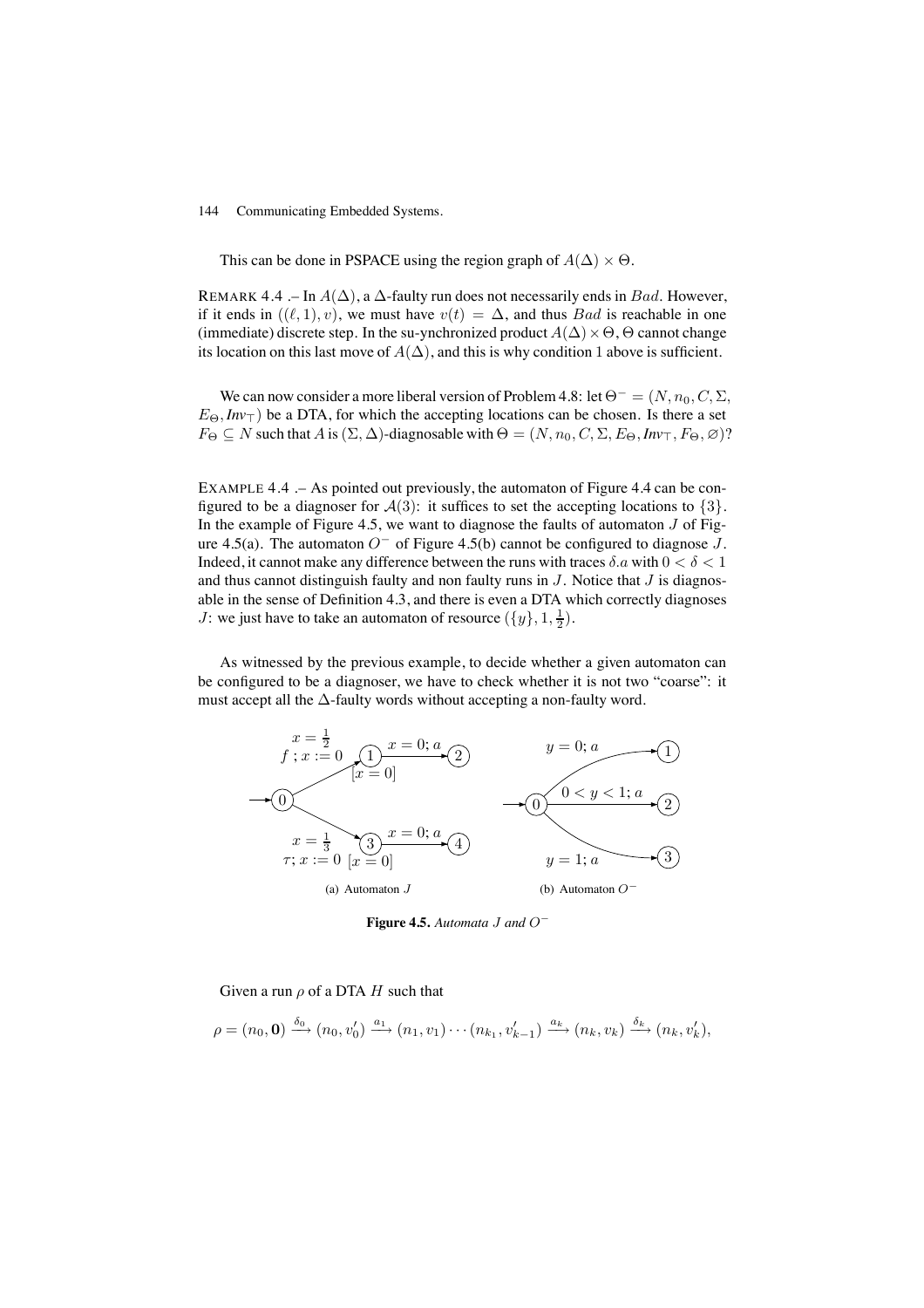we let  $Symbtr(\rho)$  be the *symbolic trace* of  $\rho$ :  $Symbtr(\rho)$  is the<sup>10</sup> sequence  $(q_i, a_i, R_i)$ of symbolic labels of the transitions of H fired in the run ρ. Let *Det*(*RG*(H)) be the automaton obtained by determinization of the region graph *RG*(H) (i.e, we interpret the transitions  $\tau$  and the transitions  $(g, \tau, R)$  of  $RG(H)$  as invisible). By definition of the region graph  $RG(H)$ , if  $\rho$  is a run of H then  $Symbtr(\rho)$  is a run of  $Det(RG(H))$ . Conversely, for each word w of  $Det(RG(H))$ , there is a timed word v which is accepted by H and such that  $Symbtr(v) = w$ . Actually, the automaton H cannot make any difference (considering the reachable locations) between two timed words  $v_1$  and  $v_2$ which have the same symbolic trace.

EXAMPLE 4.5 .– Consider the automaton given in Figure 4.6(a) taken from [BOU 05] and the canditate diagnoser Q of Figure 4.6(b). The transition f.a in P indicates that a is fired immediatly after f. The automaton  $Q$  can be configured to diagnose  $P$ : it suffices to set localition 3 as accepting. The automaton Q has resource  $({y}, 0, 1)$  and  $Q$  is thus a 0-diagnoser for  $P$ .



**Figure 4.6.** *Automata* P *and* Q

Formaly, an automaton  $\Theta^-$  can be configured to be a diagnoser for A if and only if the following conditions,  $(K)$ , is satisfied: we cannot find two runs  $\rho_1 \in$ *Faulty*<sub>>△</sub>(A),  $\rho_2 \in \text{NonFaulty}(A)$ , such that  $\pi_{\text{Z}}(tr(\rho_1))$  and  $\pi_{\text{Z}}(tr(\rho_2))$  produce the same symbolic trace when "read" by  $\Theta^-$ . To check  $(K)$ , we proceed as follows: let  $RG_1 = RG(A(\Delta) \times \Theta^-)$  be the region graph of  $A(\Delta) \times \Theta^-$ . We "project" the labels of this region graph on  $\Theta^-$ : each label different from  $\tau$  (time elapsing to the next region) is of the form  $(g_1 \wedge g_2, a, R_1 \cup R_2)$  where  $(g_2, a, R_2)$  is a symbolic label of  $\Theta^-$ . The projection consists in replacing the labels  $(g_1 \wedge g_2, a, R_1 \cup R_2)$  by  $(g_2, a, R_2)$ . Let  $RG<sub>2</sub>$  be the graph obtained after these replacements. The next step consists in determinizing  $RG_2$  to obtain  $Det(RG_2)$  (the transitions  $\tau$  and  $(g, \tau, R)$  are the invisible

<sup>10</sup>. We restrict ourselves to deterministic timed automata and thus there is only one sequence of transitions.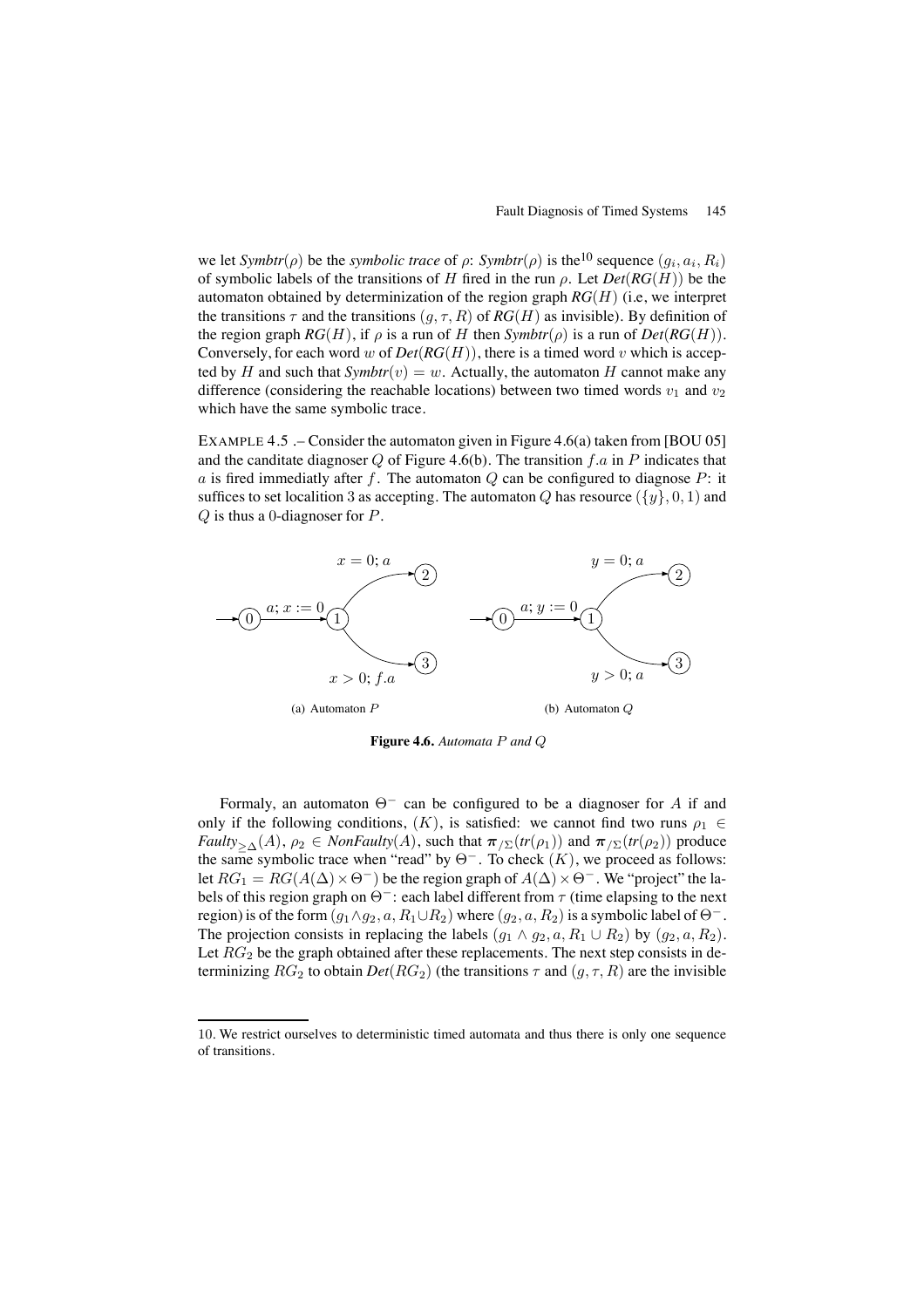transitions). In *Det*( $RG_2$ ) the nodes are of the form  $\{((q_1, \ell), r_1), \cdots, ((q_n, \ell), r_n)\}$ with  $\ell$  a location of  $\Theta^-$  because  $\Theta^-$  is deterministic. We can thus use an equivalent form  $(S, \ell)$  with  $S = \{(q_1, r_1), \cdots, (q_n, r_n)\}\$  and each  $q_i$  is a location of L and each r<sub>i</sub> a region of RG<sub>1</sub>. We let  $Bad(\ell)$  be the set of nodes  $(\{(q_1, r_1), \cdots, (q_n, r_n)\}, \ell)$ such that there exist two indices i, j with  $q_i \in L_{\Delta f}$  and  $q_j \in L_{\neg f}$ .

EXAMPLE 4.6 .– For the automata P and Q of Figure 4.6, the graphs  $RG<sub>1</sub>$  and  $RG<sub>2</sub>$ are given in Figure 4.7. We assume  $\Delta = 0$  and thus  $P(\Delta) = P$  and the  $\Delta$ -faulty location in P is 3. In the region graphs,  $r_0$  is the initial region with  $x = y = 0$  and  $r_1$ is  $x = y > 0$ . There is no location  $\ell$  in Q such that  $Bad(\ell) \neq \emptyset$  because only (3, 3) is ∆-faulty.



**Figure 4.7.** Region Graphs RG<sub>1</sub> and RG<sub>2</sub>

Checking whether a set  $F_{\Theta}$  exists to make  $\Theta^-$  a diagnoser amounts to checking whether there is a location  $\ell \in N$  such that  $Bad(\ell) \neq \emptyset$ . If the answer is "yes" then N cannot be partionned so that  $\Theta^-$  is a diagnoser for A. If the answer is "no" it suffices to set  $F_{\Theta}$  to the set of locations  $\ell$  such that, in the region graph,  $(S, \ell)$  contains a location  $q_i$  which is in  $L_{\Delta f}$ . The complexity of this algorithm is doubly exponential in the size of A (one exponential for the region graph, and another for the determinization step).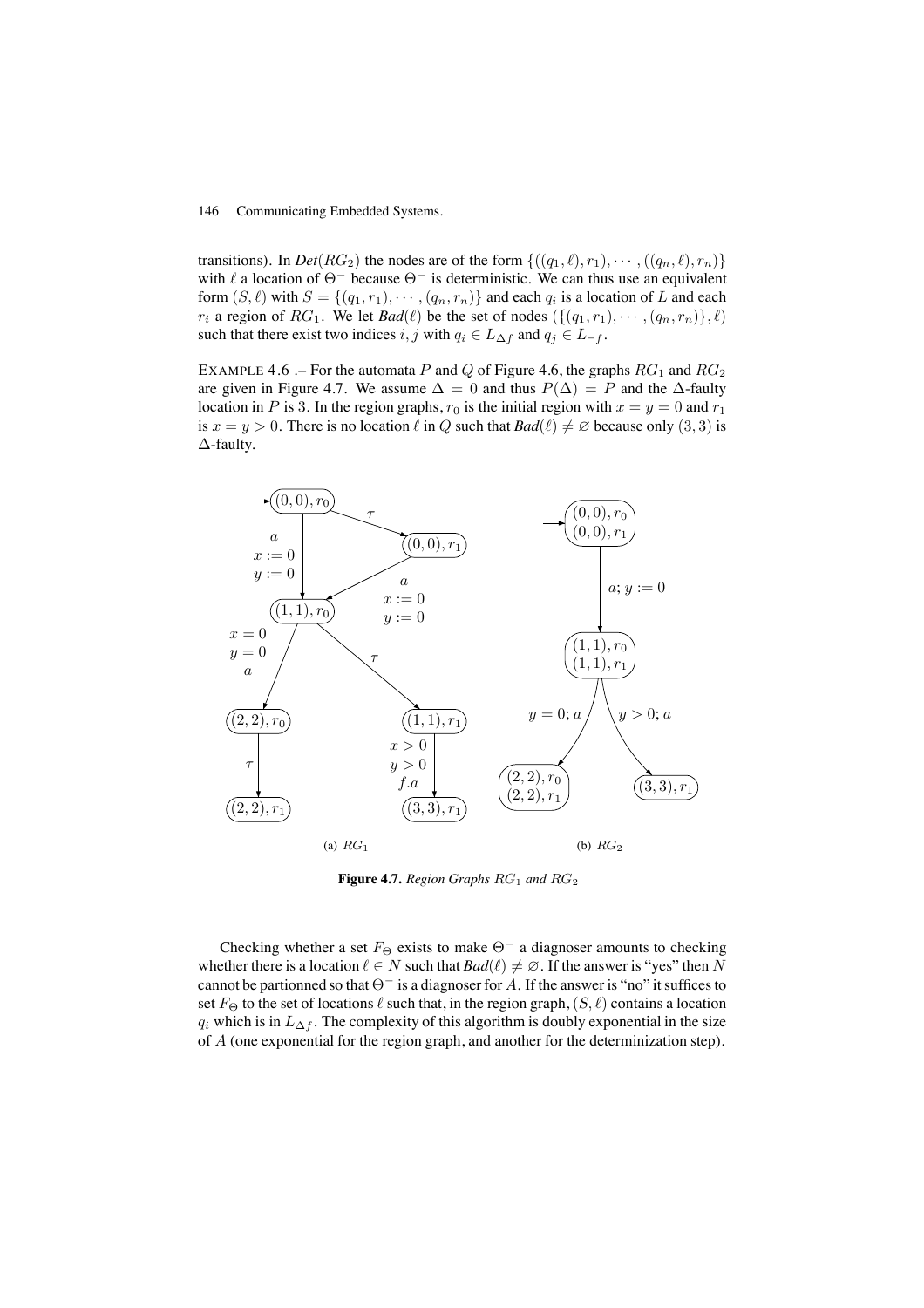EXAMPLE 4.7 .– On the example of automaton  $Q$ , we set 3 to be accepting and  $Q$  is a diagnoser for  $P$  and this can be figured out using  $RG<sub>2</sub>$  of Figure 4.7.

To solve Problem 4.8, the algorithm given in [BOU 05] uses a construction similar to the one we have introduced.

THEOREM 4.11 ([BOU 05]).– *Problem 4.7 is 2EXPTIME-complete for DTA.*

PROOF 4.6 .– The 2EXPTIME easiness proof is done by reducing Problem 4.7 to a safety game problem. 2EXPTIME hardness consists in reducing the acceptance problem of an alternating Turing machine of exponential space to Problem 4.7. In the sequel we give the sketch of the 2EXPTIME easiness proof. For the hardness proof (very technical) and further details the reader is refered to [CHE 04] (in French). Let  $A = (L, \ell_0, X, \Sigma_{\tau, f}, E, Inv)$  be a TA and let  $A_1(\Delta)$  be the automaton defined in section 4.5.1. Again we use the notation  $A(\Delta)$  for  $A_1(\Delta)$ . As we do not know the structure of a DTA which could diagnose A, we start with the most powerful TA w.r.t. to the given fixed resource  $\mu$ .

Given a resource  $\mu = (Y, \max, \frac{1}{m})$   $(X \cap Y = \emptyset)$ , a *minimal guard* for  $\mu$  is a guard which defines a region of  $\mu$ . We can define the *universal automaton*  $\mathcal{U}$  =  $({0}, {0}, Y, \Sigma, E_\mu, Inv_\mu)$  by:

 $- Im v<sub>\mu</sub>(0) = \top,$ 

 $-(0, g, a, R, 0) \in E_u$  for each  $(g, a, R)$  s.t.  $a \in \Sigma$ ,  $R \subseteq Y$ , and g is a minimal guard for  $\mu$ .

U is finite because  $E_{\mu}$  is finite. Nevertheless U is not deterministic because it can choose to reset different sets of clocks Y for a pair "guard, letter"  $(g, a)$ . To diagnose A, we have to find when a set of clocks has to be reset. This can provide enough information to distinguish ∆-faulty words from non-faulty words.

We first thus define the automaton  $A(\Delta) \times U$ . Second we build the region graph  $RG(A(\Delta) \times U)$  and compute its projection A' on U (using the same procedure as the one defined for Problem 4.8). Finally, we compute the determinization of  $A'$  and we obtain the automaton  $H_{A,\Delta,\mu}$ . The bad locations of  $H_{A,\Delta,\mu}$  are the nodes which contain both location Bad and another location. We let  $Bad(H_{A,\Delta,\mu})$  be the set of bad locations. Next we define a game from  $H_{A,\Delta,\mu}$  using the following transformation. Each transition of  $H_{A,\Delta,\mu}$  of the form

$$
(S) \xrightarrow{(g,a,R)} (S')
$$

is split into two consecutive transitions: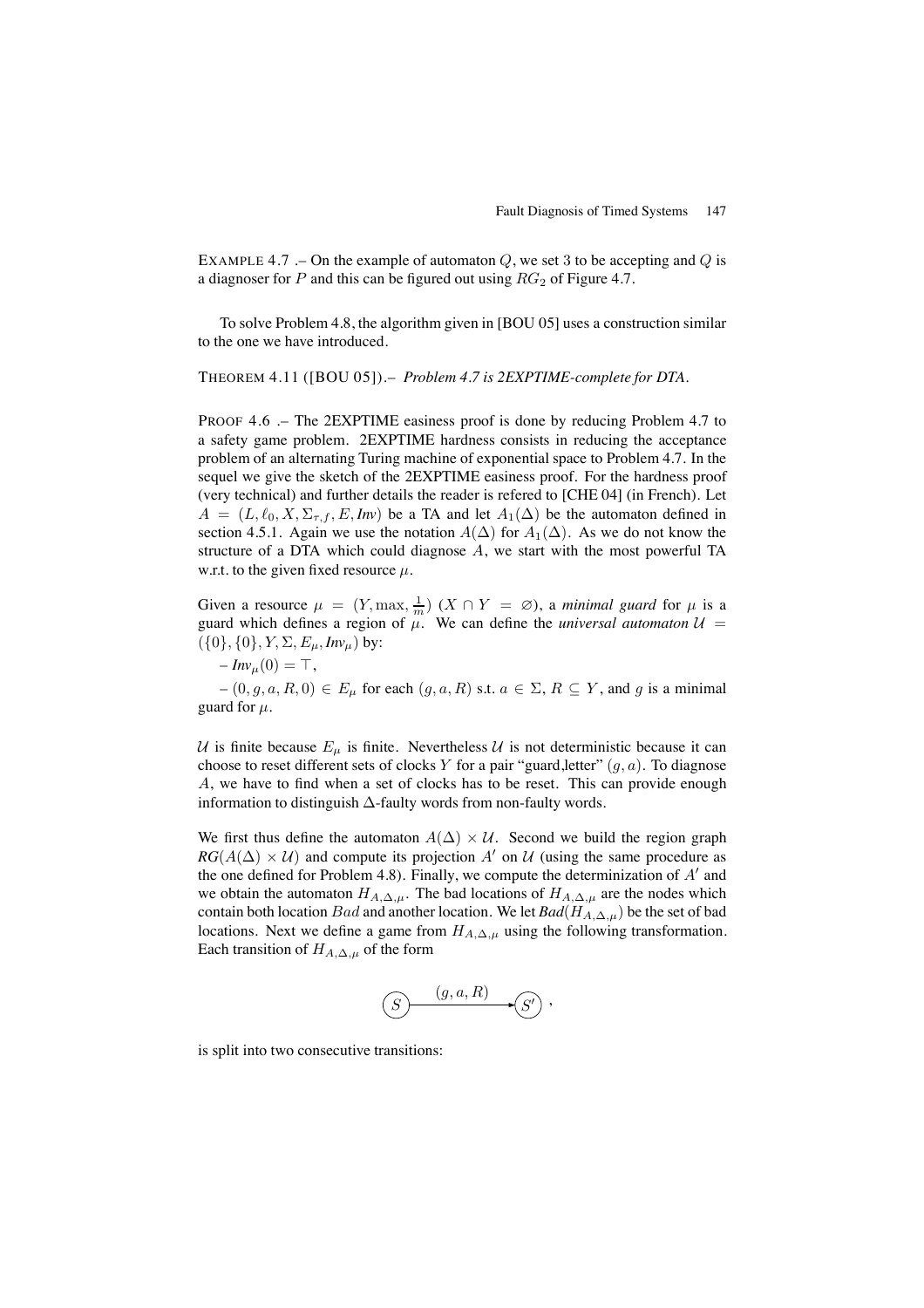

Notice that R is a set of clocks of U because we have projected the labels on U in the first step.

This tranformation produces a turn-based game  $G_{A,\Delta,\mu}$  where the set of states are partionnoned as follows: Player 1's states (round shape) of type S; Player 2's states (square shape), of the form  $(S, g, a)$ . The *Bad* states of  $G_{A,\Delta,\mu}$  are the states in *Bad*( $H_{A,\Delta,\mu}$ ). The objective of Player 2 is: "avoid states *Bad*". The key step in the proof is then to prove that: Player 2 has a *winning* startegy if and only if there is a DTA diagnoser for A in  $DTA<sub>\mu</sub>$ . As the game  $G<sub>A,\Delta,\mu</sub>$  is a finite turn-based game, if Player 2 can win, there is a *positional* winning strategy: the choice of actions for Player 2 only depends on the current state (square) of the game. There is even a socalled *most permissive positional strategy*: this strategy gives, for each state, the *set* of actions Player 2 can play to win the game. We thus have an algorithm to decide Problem 4.7: (1) we can check wether there is strategy for Player 2 to win the game  $G_{A,\Delta,\mu}$  and (2) if the answer is "yes", compute the most permissive strategy. The previous algorithm runs in 2EXPTIME because (i) the game  $G_{A,\Delta,\mu}$  has size doubly exponential in the size of  $A$  and  $(ii)$  solving a safety finite game can be done in linear time in the size of the game.  $\Box$ 

EXAMPLE 4.8 .– The previous construction is examplified on Figure 4.8. The automaton to diagnose is P given in Figure 4.6. We look for DTA of resource  $\mu =$  $({y}, 0, 1)$  to diagnose the faults within  $\Delta = 0$  time units. As showed before, it suffices to use automaton  $Q$  and reset y when the first a occurs; if the second a occurs when  $y > 0$  we announce a fault. The game  $G_{P,0,\mu}$  obtained using the previous algorithm is given on Figure 4.8. In this graph,  $r_0$  is the region  $x = y = 0, r_1$  is  $x = y > 0, r_2$  is  $y = 0 \land x > 0$  and  $r_3$  is  $x = 0 \land y > 0$ .

The states to avoid for Player 2 (who plays from square shaped states) are double circled: they contain a faulty state 3 and a non faulty state 2. In order to win, Player 2 must avoid state  $(1, r_2)$  and thus must reset y when a occurs from states  $\boxed{2}$ . The winning choices for Player 2 are the plain arrows whereas the losing ones are dashd arrows. The accepting states where a fault can be announced are  $(3, r_2)$  and  $(3, r_1)$ : in state  $\boxed{4}$  we can choose either to reset y or not, as no fault has occurred.

Another interesting class of deterministic timed automata is the class of *Event Recording Automata* (ERA) introduced in [ALU 94b]. An ERA imposes that clocks be associated with events. Thus, for each event  $a \in \Sigma$ , there is a clock  $x_a$  which is reset exactly when a occurs. It thus measures the time since the last occurrence of a (or since the system started if no a occurred). The class ERA enjoys nice properties: in particular, every ERA A can be determinized in an ERA *Det*(A) which accepts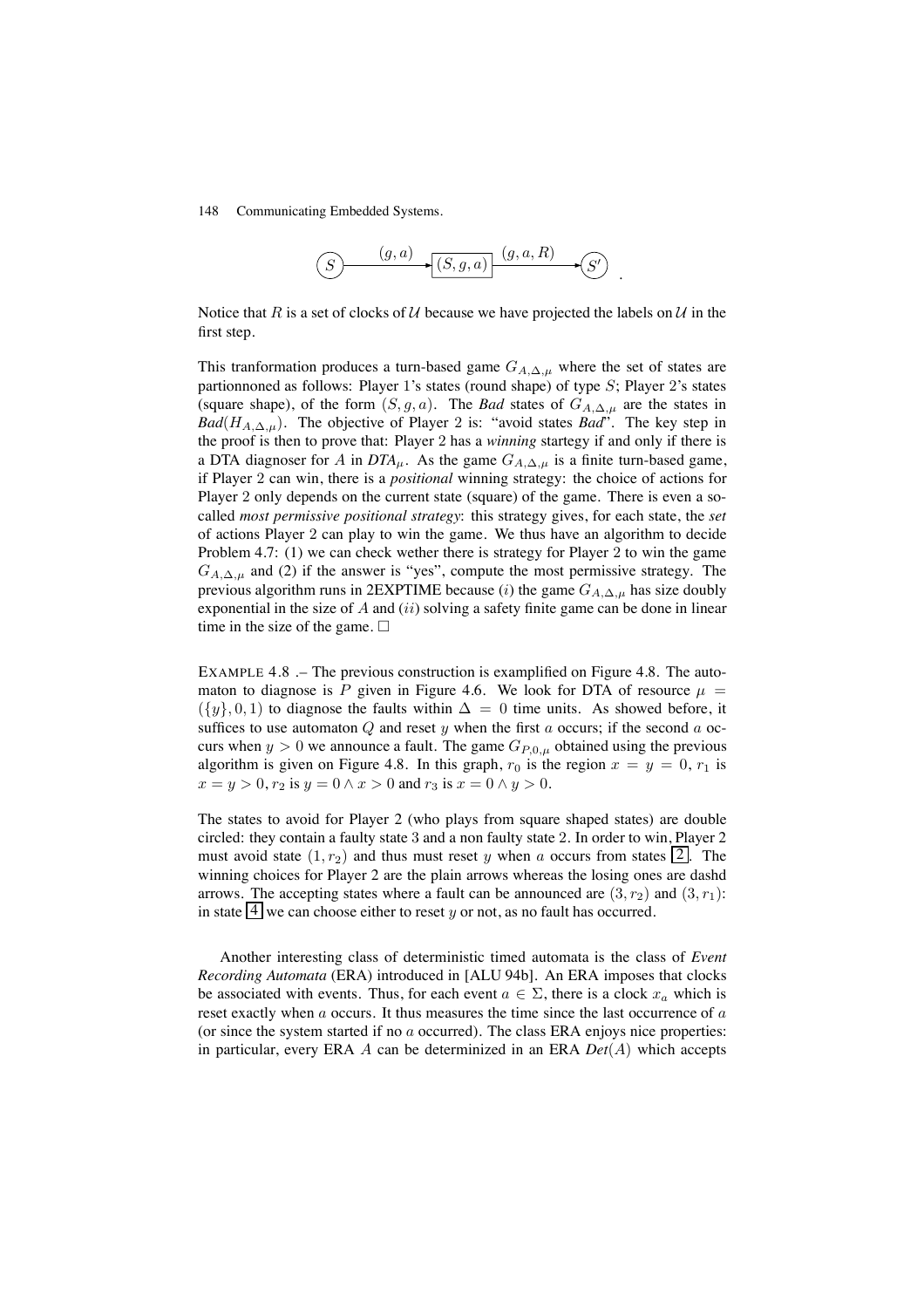#### Fault Diagnosis of Timed Systems 149



**Figure 4.8.** *The Game*  $G_{P,0,\mu}$ 

the same language. Another result of [BOU 05] thus concerns ERA and proves that solving the diagnosis problem with ERA diagnosers is less expensive than for DTA :

THEOREM 4.12 ([BOU 05]).– *Problem 4.7 is PSPACE-complete for ERA.*

As the diagnosis problem is already PSPACE-complete, the previous result gives an optimal algorithm.

#### **4.6. Other Results and Open Problems**

The previous results extend for *multiple types of faults*. In this case, we want to diagnose several faults  $f_1, f_2, \cdots, f_k$ . It thus suffices to consider the diagnosis problem for each fault  $f_i$  (considering that the other faults  $f_j, j \neq i$  are replaced by  $\tau$ ). The fault diagnosis problem is closely related to conformance testing. The relationships between these problems are investigated in [KRI 04a, KRI 04b].

[ALT 06, JIA 06] considers the diagnosis problem with *digital clocks*. In this framework, the diagnoser cannot measure time but can only count the number of ticks generated by a *clock*. The setting is thus a (non-deterministic) timed automaton A to be diagnosed, and a timed automaton *Clock* which generates *tick* events (we assume *tick* is not an event of  $A$ ). The system to be observed produces timed words w wich are generated by the product  $A \times \text{Clock}$ , but the diagnoser can only observe the untimed version,  $Unt(w)$ , of w. Thus the timing information about the events of A can only be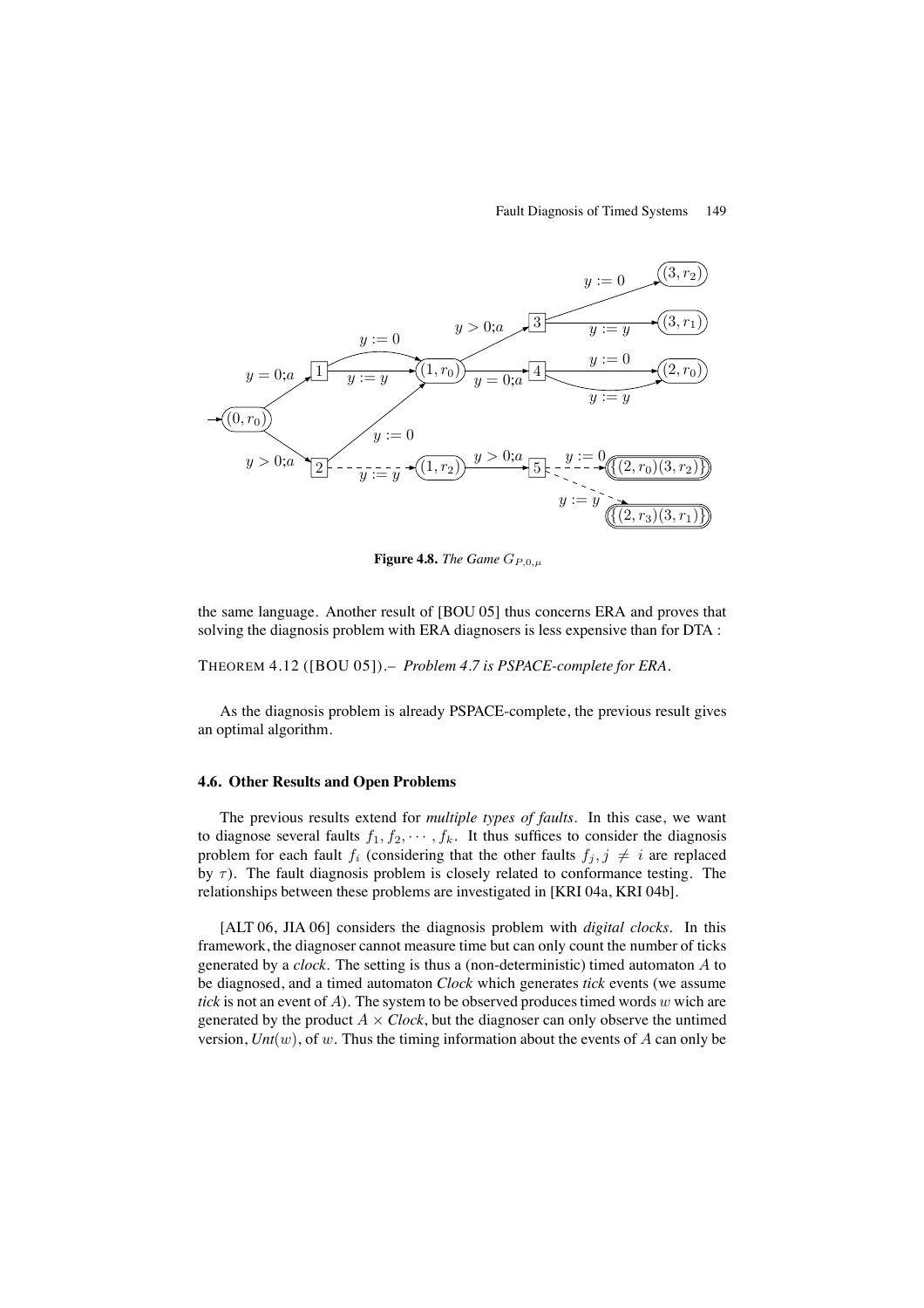inferred from the ordering of the events of A and the *tick* event. Given A and *Clock*, checking whether  $A \times \text{Clock}$  is diagnosable is PSPACE [ALT 06].

Finally, here are some open problems about fault diagnosis of timed systems:

– diagnosability with DTA with no fixed resource or with fixed resource but no bound  $\Delta$  on the maximal delay; the corresponding problems are Problem 4.5 and 4.6;

– for the digital clock diagnosis problem, the problem of deciding the existence of a digital clock (timed automaton) *Clock* such that  $A \times \text{Clock}$  is diagnosable.

### **4.7. Bibliography**

- [ALT 06] ALTISEN K., CASSEZ F., TRIPAKIS S., "Monitoring and Fault-Diagnosis with Digital Clocks", *Proceedings of the 6th International Conference on Application of Concurrency to System Design (ACSD'06)*, p. 101-110, IEEE Computer Society, June 2006.
- [ALU 94a] ALUR R., DILL D., "A theory of timed automata", *Theoretical Computer Science*, vol. 126, p. 183-235, 1994.
- [ALU 94b] ALUR R., FIX L., HENZINGER T.A., "A Determinizable Class of Timed Automata", *Proceedings of the 6th International Conference on Computer Aided Verification (CAV'94)*, vol. 818 of *Lecture Notes in Computer Science*, p. 1-13, Springer, 1994.
- [BER 98] BÉRARD B., DIEKERT V., GASTIN P., PETIT A., "Characterization of the Expressive Power of Silent Transitions in Timed Automata", *Fundamenta Informaticae*, vol. 36, num. 2-3, p. 145-182, IOS Press, 1998.
- [BOU 05] BOUYER P., CHEVALIER F., D'SOUZA D., "Fault Diagnosis Using Timed Automata", *Proceedings of the 8th International Conference on Foundations of Software Science and Computation Structures (FoSSaCS'05)*, vol. 3441 of *Lecture Notes in Computer Science*, p. 219-233, Springer, April 2005.
- [CAS 08] CASSEZ F., TRIPAKIS S., "Fault Diagnosis with Static or Dynamic Diagnosers", *Fundamenta Informaticae*, vol. 88, num. 4, p. 497–540, November 2008.
- [CHE 04] CHEVALIER F., Détection d'erreurs dans les systèmes temporisés, Rapport de DEA, DEA Algorithmique, Paris, France, September 2004.
- [COU 05] COUVREUR J.M., DURET-LUTZ A., POITRENAUD D., "On-the-Fly Emptiness Checks for Generalized Büchi Automata", GODEFROID P. (dir.), *Proceedings of SPIN*, vol. 3639 of *Lecture Notes in Computer Science*, p. 169-184, Springer, 2005.
- [FIN 05] FINKEL O., "On decision problems for timed automata", *Bulletin of the European Association for Theoretical Computer Science*, vol. 87, p. 185-190, 2005.
- [HOL 05] HOLZMANN G.J., "Software model checking with SPIN", *Advances in Computers*, vol. 65, p. 78-109, 2005.
- [JIA 01] JIANG S., HUANG Z., CHANDRA V., KUMAR R., "A Polynomial Algorithm for Testing Diagnosability of Discrete Event Systems", *IEEE Transactions on Automatic Control*, vol. 46, num. 8, August 2001.